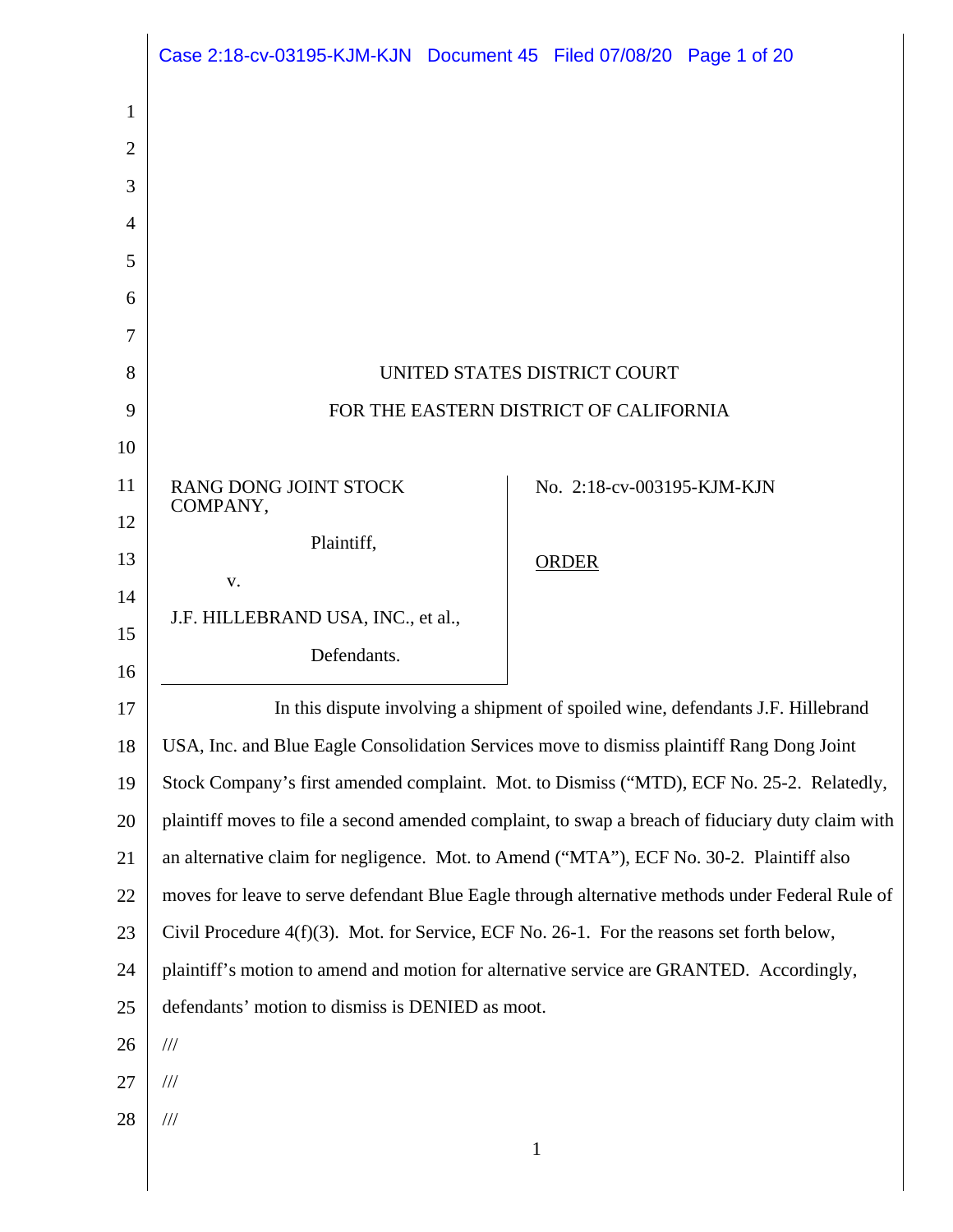### 1

#### I. BACKGROUND

2 3 4 5 The factual allegations underpinning this case are set forth in detail in the court's order granting in part and denying in part defendants' motion to dismiss. *See* Mot. to Dismiss Order ("MTD Order"), ECF No. 23, at 1–2. For resolution of the present motions, the court need only briefly summarize the facts and procedural history here.

6 7 8 9 10 11 12 13 14 15 16 17 On February 2, 2018, Rang Dong Joint Stock Company, dba Rang Dong Winery, contracted with defendant Hillebrand to ship three containers of wine to Ho Chi Minh City Cat Lai Port, Vietnam. First Am. Compl. ("FAC") ¶ 9, ECF No. 24. Rang Dong alleges Hillebrand represented that the shipment would be delivered to the Cat Lai Port, consistent with prior shipping arrangements between the two parties. *Id.* ¶ 10. Without notice, Hillebrand allegedly altered the shipment destination and ultimately delivered the cargo to Cai Mep Port, a different terminal within Ho Chi Minh City Port. *Id.* ¶ 14; MTD Order at 2. Rang Dong warned Hillebrand that if left too long at the Cai Mep Port, the cargo could be damaged by the heat in Vietnam at the time. FAC  $\P$  14. On March 30, 2018, after an eight-day delay, the shipment was transported by barge from the Cai Mep Port to the Cat Lai Port. *Id.* ¶ 15. When the shipment arrived at the Cat Lai Port, customs officials and Rang Dong agents examined the contents and determined they were "extensively damaged." *Id.* ¶ 16.

18 19 20 21 22 23 24 On December 12, 2018, Rang Dong filed suit alleging damages under the Carriage of Goods by Sea Act ("COGSA"), false bill of lading, deviation and breach of fiduciary duty. ECF No. 1. On July 17, 2019, the court granted in part and denied in part defendants' motion to dismiss the complaint, finding Rang Dong did "not sufficiently allege[] it is a 'carrier' under the COGSA . . . ." MTD Order at 7. On July 31, 2019, attempting to cure the deficiencies the court identified in its order, Rang Dong filed the operative first amended complaint, asserting the same four causes of action as in the original complaint. *See generally* FAC.

25 26 27 28 On August 14, 2019, defendants once again moved to dismiss, arguing Rang Dong's first three causes of action based on COGSA fail as a matter of law and the fourth cause of action fails for lack of fiduciary relationship. *See* MTD. Rang Dong opposes the motion, ECF No. 29, and Hillebrand has replied, ECF No. 37. On September 19, 2019, Rang Dong moved to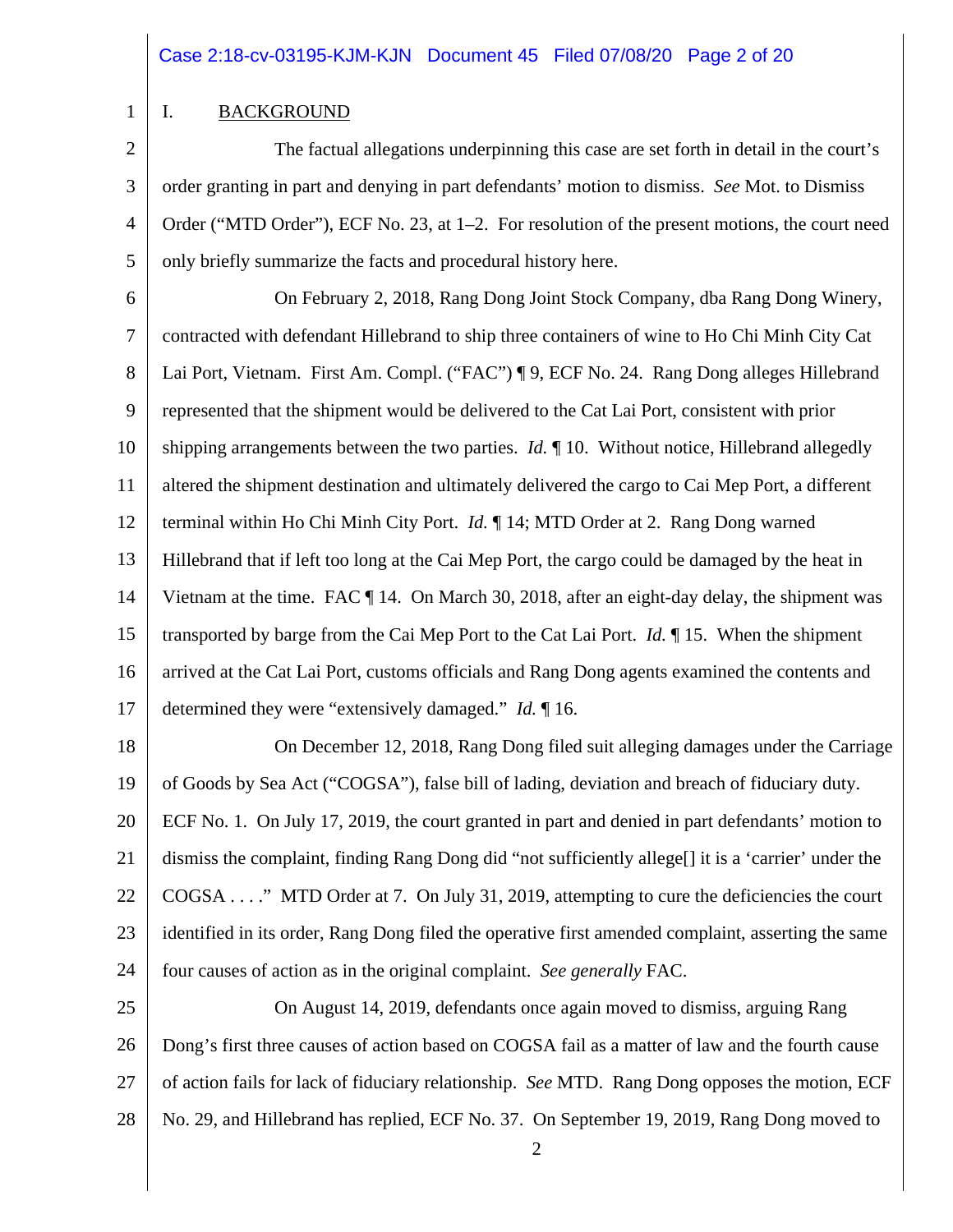#### Case 2:18-cv-03195-KJM-KJN Document 45 Filed 07/08/20 Page 3 of 20

1 2 3 4 5 amend the first amended complaint to replace the breach of fiduciary relationship claim with a negligence claim. *See* MTA. Hillebrand opposes the motion, arguing Rang Dong has not shown good cause to amend, nor has it satisfied the requirements for amendment under Federal Rule of Civil Procedure 15(a). Opp'n to MTA, ECF No. 34. Rang Dong has lodged a reply. Reply to MTA, ECF No. 38.

6 7 8 9 10 Rang Dong also moves to serve defendant Blue Eagle, a German corporation, via alternative service under Federal Rule of Civil Procedure  $4(f)(3)$  because, it says, Blue Eagle is evading service of process. Mot. for Service. Hillebrand opposes, arguing that Rang Dong's proposed method of service is impermissible, Opp'n to Mot. for Service, ECF No. 34, and Rang Dong has lodged a reply, Reply to Mot. for Service, ECF No. 35.

11 12 On December 9, 2019, the court submitted the matters for resolution by written order.

13 II. DISCUSSION

- A. Motion to Amend Complaint
- 15

14

1. Legal Standard

16 17 18 19 20 21 22 A party seeking leave to amend pleadings after a deadline specified in the scheduling order must first satisfy Federal Rule of Civil Procedure 16(b)'s "good cause" standard. *Johnson v. Mammoth Recreations, Inc.*, 975 F.2d 604, 608–09 (9th Cir. 1992). Under Rule 16(b), "[a] schedule may be modified only for good cause and with the judge's consent." Fed. R. Civ. P. 16(b)(4). Distinct from Rule 15(a)'s liberal amendment policy, Rule 16(b)'s good cause standard focuses primarily on the diligence of the moving party and its reasons for seeking modification. *Johnson*, 975 F.2d at 609.

23 24 25 26 27 28 If good cause exists, the movant next must satisfy Rule 15(a). *Id.* at 608 (citing approvingly *Forstmann v. Culp*, 114 F.R.D. 83, 85 (M.D.N.C. 1987), for its explication of this order of operations). Federal Rule of Civil Procedure 15(a)(2) provides, "[t]he court should freely give leave [to amend its pleading] when justice so requires" and the Ninth Circuit has "stressed Rule 15's policy of favoring amendments." *Ascon Props., Inc. v. Mobil Oil Co.*, 866 F.2d 1149, 1160 (9th Cir. 1989). "In exercising its discretion [regarding granting or denying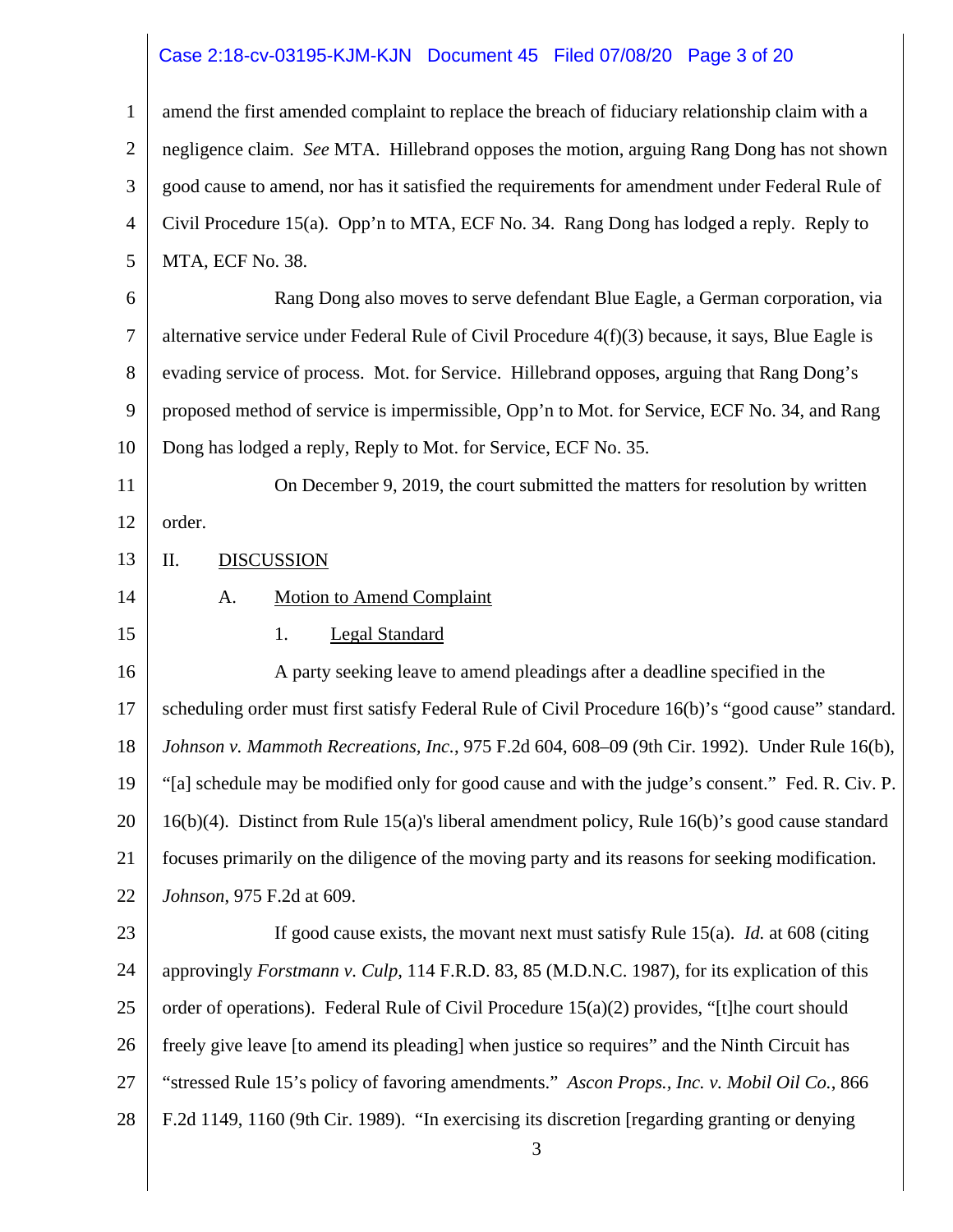#### Case 2:18-cv-03195-KJM-KJN Document 45 Filed 07/08/20 Page 4 of 20

1 2 3 4 5 6 7 8 9 10 11 12 13 14 15 16 17 18 19 20 21 22 23 24 25 26 27 28 leave to amend] 'a court must be guided by the underlying purpose of Rule 15—to facilitate decision on the merits rather than on the pleadings or technicalities.'" *DCD Programs, Ltd. v. Leighton et al.*, 833 F.2d 183, 186 (9th Cir. 1987) (quoting *United States v. Webb*, 655 F.2d 977, 979 (9th Cir. 1981)). Courts consider five factors in determining whether justice requires allowing amendment under Rule 15(a): "bad faith, undue delay, prejudice to the opposing party, futility of the amendment, and whether the party has previously amended his pleadings." *Johnson v. Buckley*, 356 F.3d 1067, 1077 (9th Cir. 2004) (citation omitted); *Bonin v. Calderon*, 59 F.3d 815, 845 (9th Cir. 1995) (citing *Western Shoshone Nat'l Council v. Molini*, 951 F.2d 200, 204 (9th Cir. 1991)). 2. Analysis Rang Dong requests leave to file a second amended complaint replacing its breach of fiduciary duty claim with a negligence claim. MTA at 3. Rang Dong argues Rule 16's "good cause" standard is satisfied because it diligently sought amendment and its reasons for amendment are compelling. *Id.* at 4–5. Rang Dong also argues that all five Rule 15(a) factors bad faith, undue delay, prejudice to the opposing party, futility of the amendment, and whether the party has previously amended its pleadings—are satisfied, thus justifying leave to file a second amended complaint. *Id.* at 5–9. Hillebrand contends no "good cause" exists to amend the complaint because Rang Dong failed to act diligently in analyzing the viability of its proposed negligence claim and in moving to amend the complaint. Opp'n to MTA at 2–5. Moreover, Hillebrand asserts the Rule 15(a) factors favor denial because Rang Dong's motion is made in bad faith, defendants will be prejudiced if amendment is allowed and the motion is futile. Opp'n to MTA at 5–12. Having considered all relevant factors under Rule 16 and Rule 15(a), the court finds amendment is warranted here. a) Modification of Scheduling Order – "Good Cause" Under Rule 16 The court's May 28, 2019 scheduling order provides that no amendment to the pleadings is "permitted without leave of court, good cause having been shown." Sched. Order, ECF No. 22, at 2. The focus of a "good cause" inquiry is "the moving party's reasons for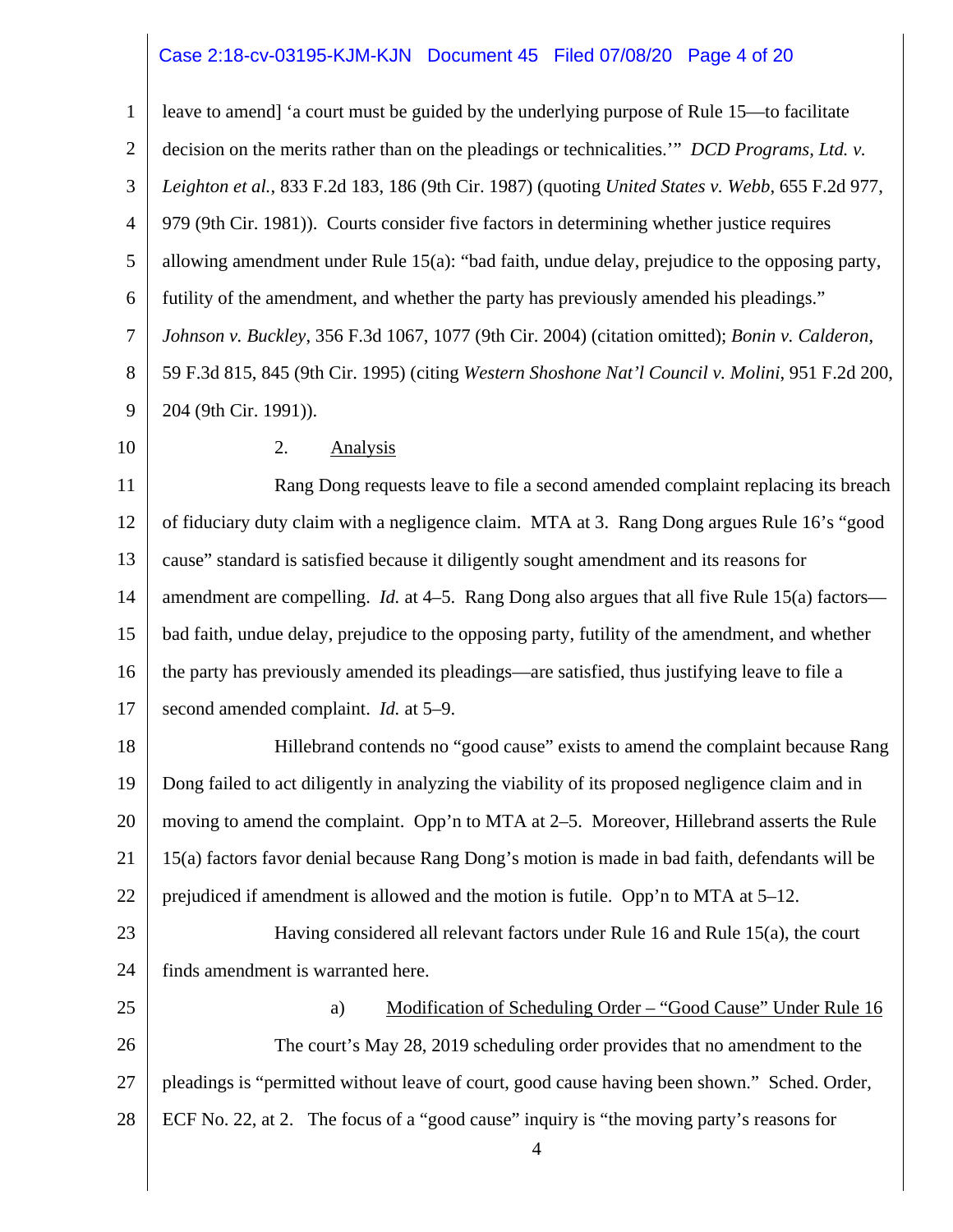#### Case 2:18-cv-03195-KJM-KJN Document 45 Filed 07/08/20 Page 5 of 20

1 2 3 4 seeking modification." *Johnson*, 975 F.2d at 609. "What constitutes good cause sufficient to justify the modification of a scheduling order necessarily varies with the circumstances of each case." 6A Charles A. Wright & Arthur R. Miller, *Federal Practice and Procedure* § 1522.2 (3d ed. 2019).

5 6 7 8 9 10 11 12 13 14 15 Rang Dong asserts that after having first been advised of Hillebrand's position that Hillebrand was not a "carrier" under COGSA as argued in its first motion to dismiss, *see* ECF No. 9, Rang Dong then informed Hillebrand of its intent to amend the complaint and incorporate a negligence claim. MTA at 4. Rang Dong's intent to include a negligence claim is specifically referenced in the parties' Rule 26(f) joint status report filed April 5, 2019, three months after Hillebrand filed its first motion to dismiss. *See* ECF No. 14 at 4 ("Rang Dong Winery expects to amend its Complaint to add claims against Hillebrand. At this time, Rang Dong Winery is analyzing potential claims for negligence and breach of contract against Hillebrand."). Rang Dong explains it chose not to seek immediate amendment prior to resolution of Hillebrand's pending motion to dismiss because the court's order on the motion could influence Rang Dong's decision to pursue a negligence claim. MTA at 4–5.

16 17 18 19 20 21 22 23 24 25 After the court ruled on the motion to dismiss, Rang Dong filed a first amended complaint, but omitted its negligence claim because the court's order "did not authorize Rang Dong Winery to add any new claims to its complaint . . . ." *Id.* at 5. Rang Dong asserts it was not until the parties' August 9, 2019 meet and confer efforts regarding Hillebrand's anticipated motion to dismiss that it could have moved to amend the complaint to include the negligence claim. *Id.* Rang Dong argues that moving prior to resolution of the first motion to dismiss "would [have] be[en] a waste of the parties' and the Court's resources if the Court decided ultimately to dismiss the entire action . . . ." *Id.* Therefore, Rang Dong believes it has acted diligently in moving to amend and presenting compelling reasons for modification of the scheduling order. *Id.* 

26 27 28 Hillebrand argues Rang Dong had eighteen months—nine months between the alleged injury and the filing of the initial complaint, then nine additional months between the initial complaint and moving for amendment—to incorporate the negligence claim but failed to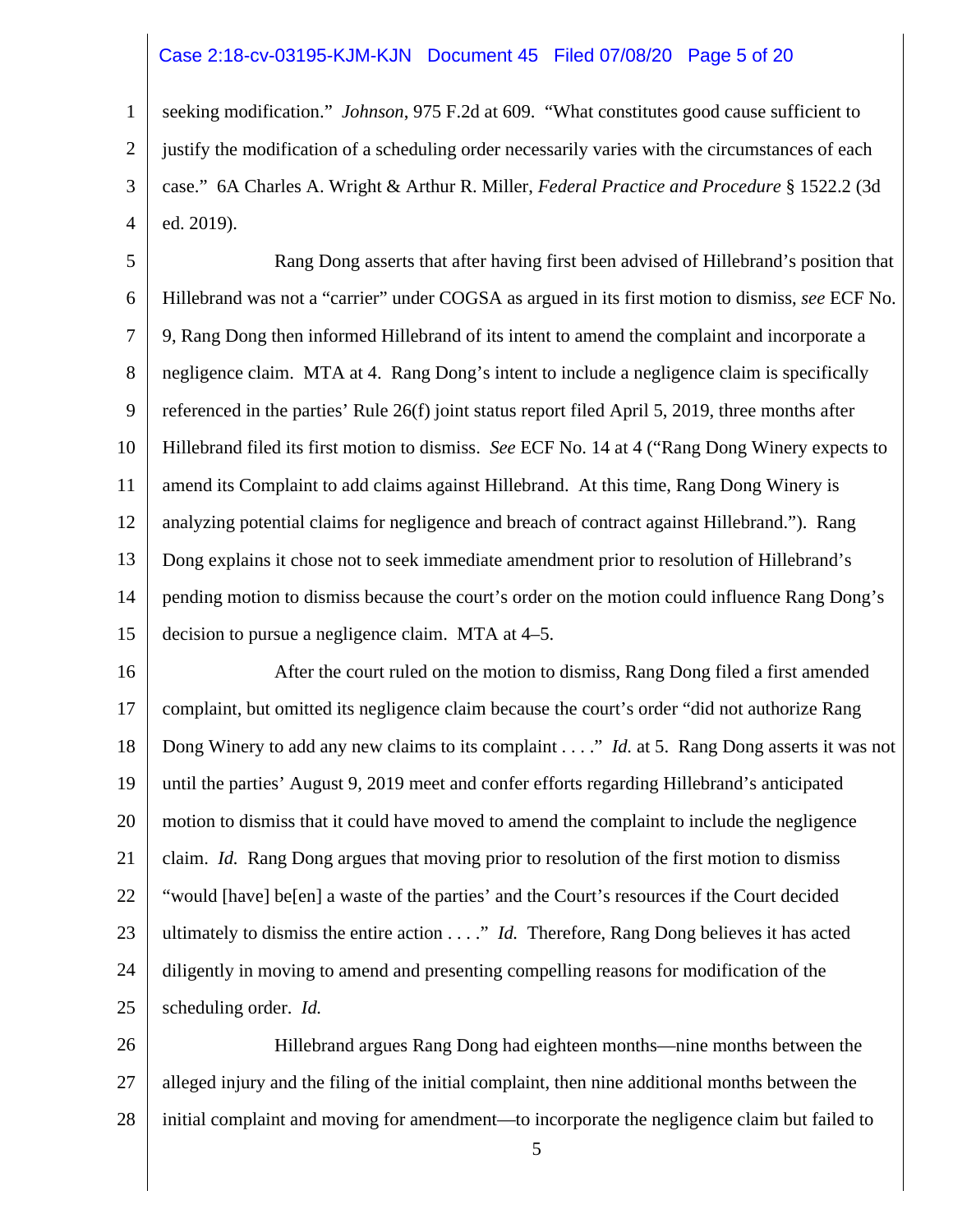#### Case 2:18-cv-03195-KJM-KJN Document 45 Filed 07/08/20 Page 6 of 20

1 2 3 4 do so. Opp'n to MTA at 3. Furthermore, Rang Dong's argument it was unaware of Hillebrand's position that Hillebrand was not a "carrier" under COGSA is without merit because Hillebrand clearly stated its position in early meet and confer communications. *Id.* (citing Stroud Decl., Ex. A, ECF No. 9-2, at 5–7 (meet and confer letter)).

5 6 7 8 9 10 11 Although Rang Dong's reasons for its delay are not the most compelling, the court nonetheless finds modifying the scheduling order to allow another opportunity to amend the complaint is appropriate. The court possesses great latitude to control the pretrial phase of litigation, and its decisions to that end will not be disturbed absent clear abuse of discretion. *Johnson*, 975 F.2d at 607 (citing *Miller v. Safeco Title Ins. Co.*, 758 F.2d 364, 369 (9th Cir. 1985)). Although the court's order on Hillebrand's first motion to dismiss contained no express limitation on the ability to bring new claims on amendment, *see* MTD Order at 7, Rang Dong's

12 13 14 15 16 failure to include a negligence claim in the first amended complaint is not fatal. At the time the court issued its order on the motion to dismiss, the operative scheduling order was already in effect. *Compare* Sched. Order (issued May 28, 2019), *with* MTD Order (issued July 17, 2019). Thus, Rang Dong's apparent belief that any amendment beyond what the motion to dismiss order expressly allowed was subject to a showing of good cause is not wholly unfounded.

17 18 19 20 21 22 23 24 25 26 27 28 Moreover, the delay between Rang Dong's filing its first amended complaint, FAC (filed July 31, 2019), and moving to amend, MTA (filed September 19, 2019), is justified given Hillebrand's initial representation it would stipulate to amendment. MTA at 2–3; Tran Decl. ¶¶ 11–12, ECF No. 30-3, Ex. A (August 14, 2019 email from Hillebrand's counsel stating "Hillebrand will stipulate that Plaintiff may file an amended complaint as you have detailed below"); *but see id.* Ex. B (August 20, 2019 email from Hillebrand's counsel stating Hillebrand "cannot agree to stipulate for your client to file another amended complaint"). Additionally, even if Rang Dong's decision to wait for the court to issue its order on the first motion to dismiss order before seeking to further amend the complaint occasioned some inefficiency, there is some logic to the decision given the central issues at play in the case. MTA at 5. Were the court to determine Hillebrand was not a "carrier" under COGSA and that the bill of lading barred suit against Hillebrand, amendment thereafter would likely have been futile.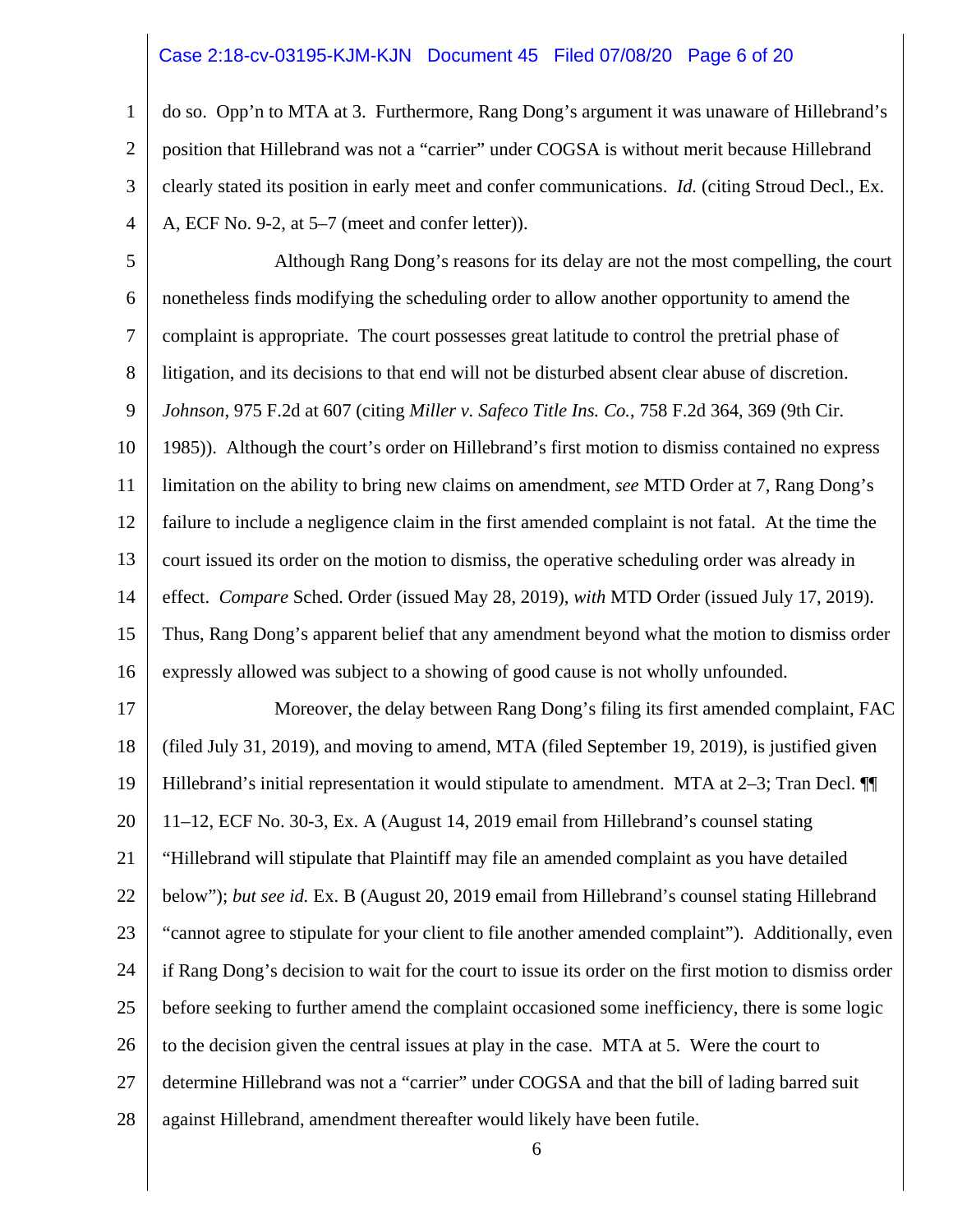### Case 2:18-cv-03195-KJM-KJN Document 45 Filed 07/08/20 Page 7 of 20

| $\mathbf{1}$   | Although prejudice to the opposing party is not central to a Rule 16 "good cause"                                 |
|----------------|-------------------------------------------------------------------------------------------------------------------|
| $\overline{2}$ | analysis, it may supply additional support for the court's conclusion. <i>Johnson</i> , 975 F.2d at 609.          |
| 3              | Hillebrand argues it will be prejudiced by the court's allowing further amendment because in                      |
| $\overline{4}$ | order for the negligence claim to be deemed timely under the terms of the bill of lading, the court               |
| 5              | would have to find the claim relates back to the date of the initial complaint; such a finding would              |
| 6              | allow Rang Dong to contravene the terms of the bill of lading. Opp'n to MTA at 5, 7, 9. The                       |
| $\overline{7}$ | court finds permitting amendment alone will cause no such prejudice because the court at this                     |
| 8              | point is making no findings regarding the merits of each claim. Rather, Hillebrand will remain                    |
| 9              | free to attack the substance of Rang Dong's second amended complaint once it is filed. Given the                  |
| 10             | court's strong interest in resolving disputes on the merits, this interest carries great weight where             |
| 11             | the showing of prejudice is slim as here. <i>DCD Programs</i> , 833 F.2d at 186.                                  |
| 12             | Finally, allowing amendment will not significantly disrupt the progression of this                                |
| 13             | case. The parties have yet to exchange initial disclosures, defendant Blue Eagle has yet to be                    |
| 14             | served and discovery has yet to commence. MTA at 6; Sched. Order at 2. Even if discovery had                      |
| 15             | begun, Rang Dong's proposed negligence claim is based on the same facts alleged in the original                   |
| 16             | complaint, and thus the need for additional discovery is modest if not completely unlikely. Id. at                |
| 17             | 8; see generally Opp'n to MTA (making no argument negligence claim based on new facts).                           |
| 18             | And, assuming defendants renew their motion to dismiss the second amended complaint, any                          |
| 19             | additional delay between motions will likely have little impact on the court's ability to address the             |
| 20             | motion in a timely fashion.                                                                                       |
| 21             | For each of these reasons, Rang Dong has shown good cause under Rule 16 that                                      |
| 22             | modification of the scheduling order is justified to permit filing its second amended complaint.                  |
| 23             | Amendment Under Rule 15(a)<br>b)                                                                                  |
| 24             | Having satisfied Rule 16's "good cause" requirement, Rang Dong now must                                           |
| 25             | "demonstrate that amendment [is] proper under Rule 15." <i>Johnson</i> , 975 F.2d at 608 (citing                  |
| 26             | <i>Forstmann</i> , 114 F.R.D. at 85). In considering each of the amendment factors <sup>1</sup> —bad faith, undue |
| 27             | $1$ These factors are also commonly referred to as the <i>Foman</i> factors, based on the Supreme                 |
| 28             | Court's discussion in Foman v. Davis, 371 U.S. 178, 182 (1962).                                                   |
|                | 7                                                                                                                 |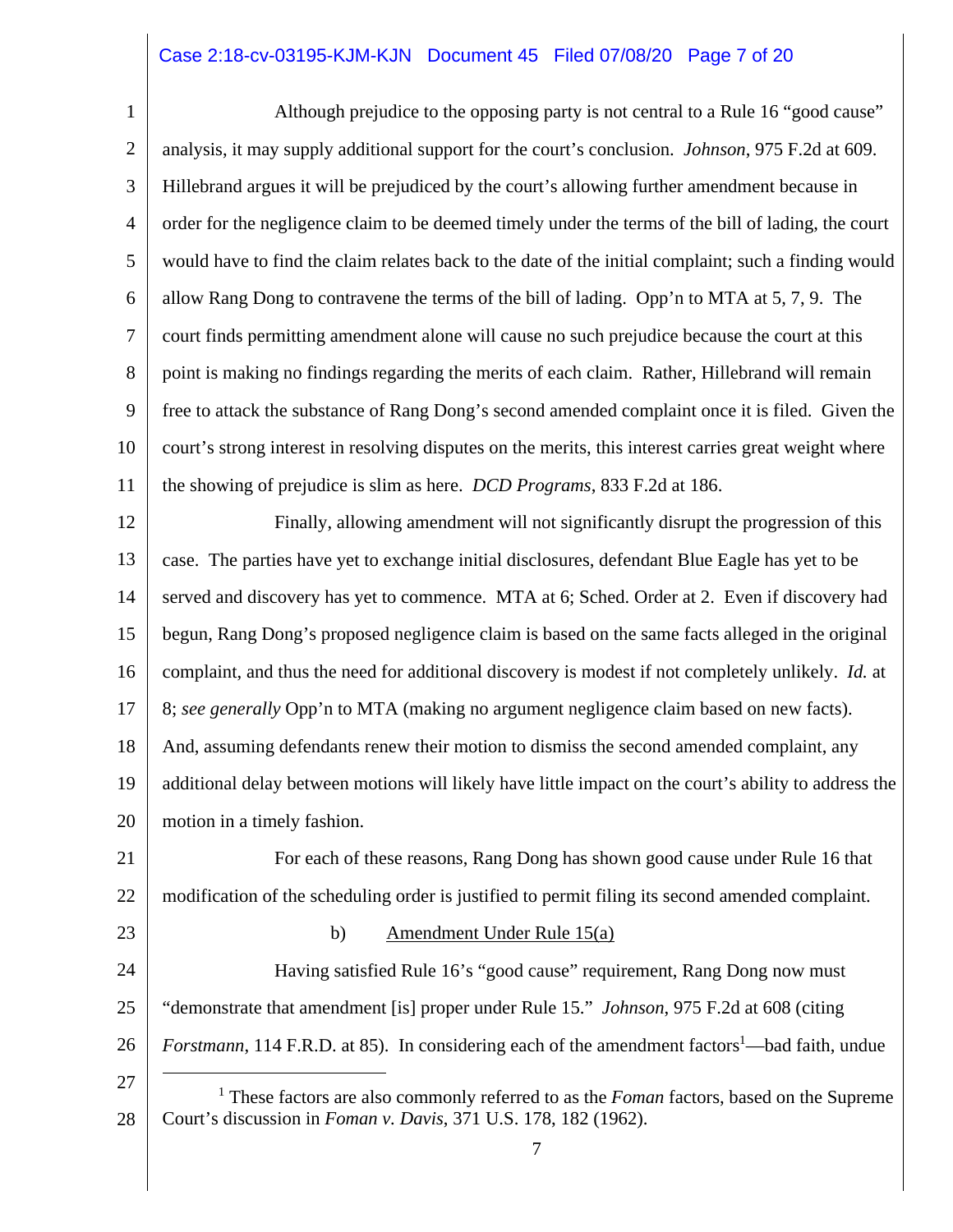#### Case 2:18-cv-03195-KJM-KJN Document 45 Filed 07/08/20 Page 8 of 20

1 2 3 4 5 delay, prejudice to the opposing party, futility of the amendment, and whether the party has previously amended its pleadings—the court is guided by Rule  $15(a)(2)$ 's instruction that it must "freely give leave when justice so requires." Fed. R. Civ. P. 15(a)(2). "This policy is 'to be applied with extreme liberality.'" *Eminence Capital, LLC v. Aspeon, Inc.*, 316 F.3d 1048, 1051 (9th Cir. 2003) (citation omitted).

6 7 8 9 10 11 Of the five factors, two are given considerable weight: prejudice to the opposing party and futility of amendment. *See id.* at 1052 ("[I]t is the consideration of prejudice to the opposing party that carries the greatest weight."); *Bonin v. Calderon*, 59 F.3d 815, 845 (9th Cir. 1995) ("[E]ach [factor] is not given equal weight. Futility of amendment can, by itself, justify the denial of a motion for leave to amend."). Given their importance, the court considers these two factors first.

12

#### (1) Prejudice to Hillebrand and Futility of Amendment

13 14 15 16 17 18 19 20 21 For many of the same reasons discussed above with respect to Rule 16, amendment will not prejudice Hillebrand, nor is it futile. By granting leave to amend, the court does not prejudge the viability of Rang Dong's negligence claim, including whether the claim relates back to the date of the initial complaint. The relation back doctrine under Rule 15(c) sets forth a specific standard and demands adequate consideration at the appropriate time. *See, e.g.*, *ASARCO, LLC v. Union Pac. R. Co.*, 765 F.3d 999, 1004–05 (9th Cir. 2014) (discussing relation back doctrine). It would be premature to resolve relation back at this stage, on the limited briefing of the issue the parties provide. *See* MTA at 8–9; Opp'n to MTA at 5, 7, 9. Amendment will not prejudice Hillebrand or permit Rang Dong to advance a wholly futile claim.

22 23 24 25 26 27 28 Hillebrand also argues amendment would be futile because the proposed second amended complaint "completely fails to allege the existence of any duty owed by Hillebrand." Opp'n to MTA at 10. Amendment is futile, as Hillebrand asserts, "when the proffered amendment merely restates the same facts using different language, or reasserts a claim previously determined." *Wakeen v. Hoffman House, Inc.*, 724 F.2d 1238, 1244 (7th Cir. 1983) (citing *Kasey v. Molybdenum Corporation of America*, 467 F.2d 1284, 1285 (9th Cir.), *cert. denied*, 409 U.S. 1063 (1972)). However, in determining futility, the court effectively tests the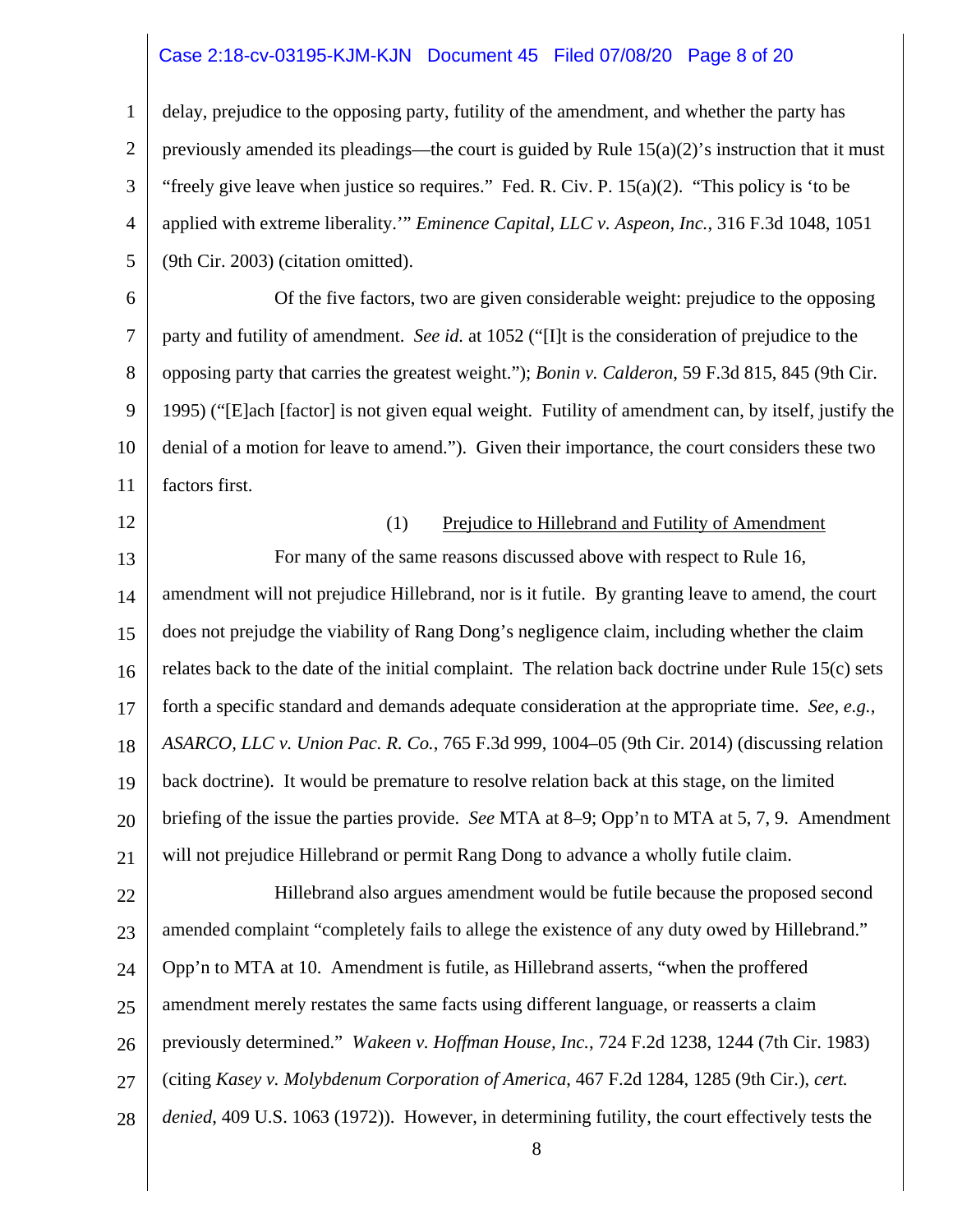#### Case 2:18-cv-03195-KJM-KJN Document 45 Filed 07/08/20 Page 9 of 20

1 2 3 4 5 6 7 sufficiency of the allegations under Rule  $8(a)(2)$ . Hillebrand offers no authority for the legal elements of a negligence claim of the sort Rang Dong wishes to bring here, asserting negligence with respect to shipment of goods by sea. Hillebrand merely contends, "Rang Dong has set forth no facts as to why Hillebrand had any duty or was negligent in arranging any aspect of the shipment." Opp'n to MTA at 11. Rang Dong's proposed negligence claim ultimately may well be subject to yet another motion to dismiss, but there Hillebrand has not identified a reason to bar the claim at this stage.

8 9 For these reasons, the court is persuaded Hillebrand will not be greatly prejudiced by amendment, nor is it readily apparent that amendment is futile.

10

#### (2) Bad Faith and Undue Delay

11 12 13 14 15 16 17 18 Bad faith is evident where "the plaintiff merely is seeking to prolong the litigation by adding new but baseless legal theories." *Griggs v. Pace Am. Grp., Inc.*, 170 F.3d 877, 881 (9th Cir. 1999); *Trans Video Elecs., Ltd. v. Sony Elecs., Inc.*, 278 F.R.D. 505, 510 (N.D. Cal. 2011) ("[T]he Court agrees . . . the motion to amend was taken in bad faith, more specifically, as a last-ditch attempt to avoid the case being dismissed in its entirety."), *aff'd*, 475 F. App'x 334 (Fed. Cir. 2012). "A court may also find bad faith when the moving party has a 'history of dilatory tactics.'" *Naranjo v. Bank of Am. Nat'l Ass'n*, No. 14-CV-02748-LHK, 2015 WL 913031, at \*5 (N.D. Cal. Feb. 27, 2015).

19 20 21 22 23 24 25 26 27 28 Here, there is no evidence of bad faith by Rang Dong necessitating denial of the opportunity to amend. Rang Dong maintains there is no bad faith because it seeks to trade its breach of fiduciary duty claim for a negligence claim specifically in response to Hillebrand's argument that Hillebrand is not a "carrier" under COGSA. MTA at 7. Hillebrand, on the other hand, argues Rang Dong is acting in bad faith because it knew, or should have known, Hillebrand was not acting as a "carrier" as defined by COGSA. Opp'n to MTA at 6. Hillebrand further argues Rang Dong exhibited bad faith in advancing its argument that Hillebrand provided a "doctored bill of lading" in support of its motion to dismiss. *Id.* Finally, Hillebrand contends bad faith is evident in Rang Dong's tactic of moving to replace the fiduciary duty claim Hillebrand in the face of the current motion to dismiss. *Id.*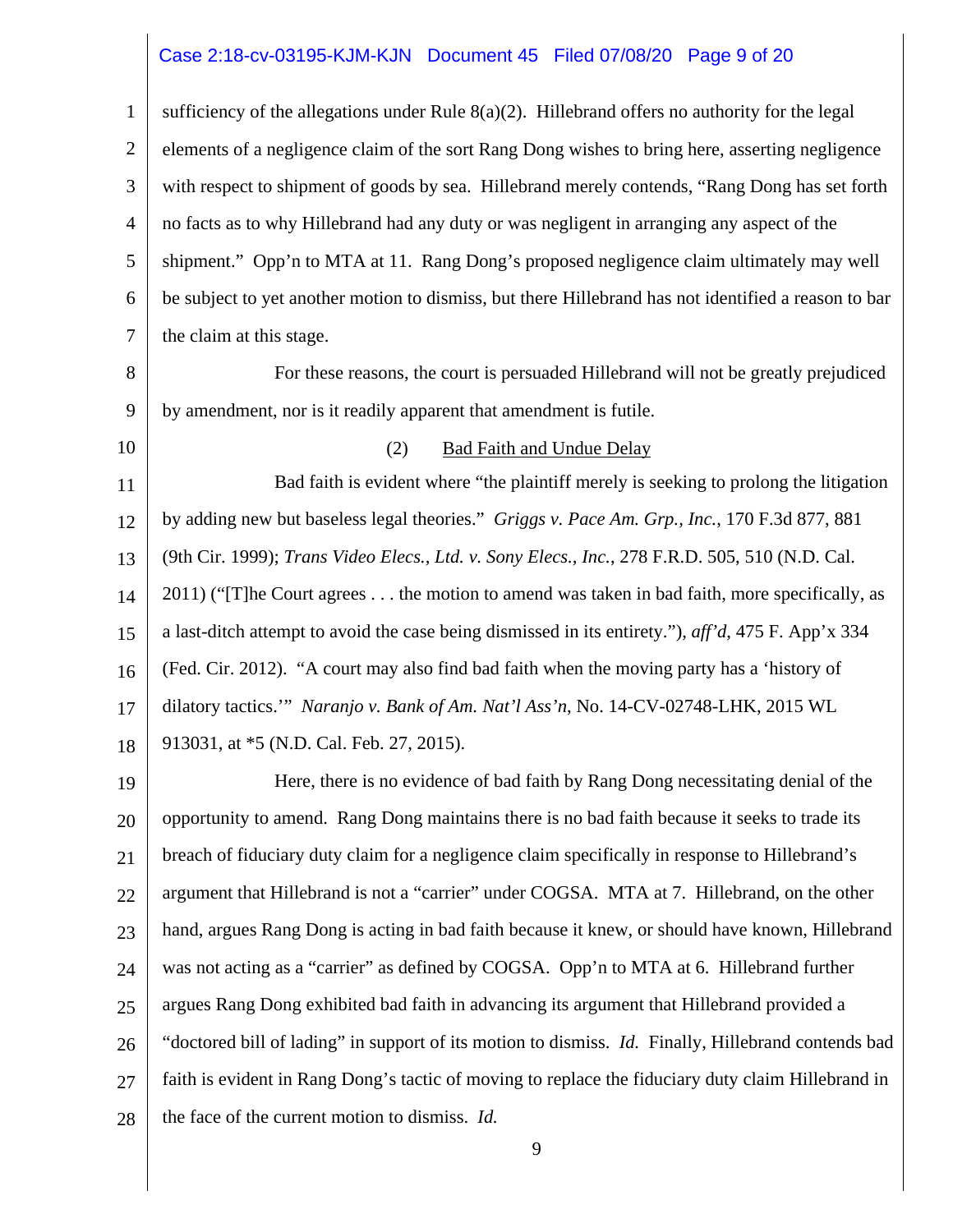#### Case 2:18-cv-03195-KJM-KJN Document 45 Filed 07/08/20 Page 10 of 20

1 2 3 4 5 6 7 8 9 10 11 12 13 14 Nothing before the court supports the conclusion Rang Dong has acted in bad faith. Failure to assert a known or existing claim does not, by itself, constitute ill will by the withholding party. *See Chang Bee Yang v. Sun Tr. Mortg., Inc.*, No. 1:10-CV-01541-AWI, 2011 WL 2433640, at \*4 (E.D. Cal. June 14, 2011) ("Even assuming the basis for Plaintiffs' amendment was known at the time of the initial complaint, that is not, by itself, objective evidence of bad faith or tactical gamesmanship."). Neither does the fact Rang Dong moved to amend after Hillebrand filed its most recent motion to dismiss. *See Naranjo*, 2015 WL 913031, at \*6 ("[W]here, as here, a plaintiff files a motion to amend after a defendant files a motion to dismiss, courts will still grant the motion to amend absent an independent showing by the defendant of at least one of the *Foman* factors."). Finally, as to Hillebrand's argument that bad faith is evident in Rang Dong's assertion that Hillebrand "doctored" the bill of lading offered in support of its motion to dismiss, the court's prior order noted there was some support for Rang Dong's argument on this point. *See* MTD Order at 9 n.6. Rang Dong's arguments based on the bill of lading did not amount to bad faith.

15 16 17 18 19 20 21 22 23 24 25 26 27 28 As to undue delay, Hillebrand repeatedly says that Rang Dong unduly delayed in filing its motion to amend but provides no substantive argument regarding delay. As noted above, Rang Dong did not move as expeditiously as it could have to amend; nonetheless, the delay here is not the type that justifies denying the opportunity to amend. *See, e.g.*, *Naranjo*, 2015 WL 913031, at \*7 (affirming denial of motion for leave to amend because of undue delay where, *inter alia*, moving party sought amendment "eight months after the district court granted summary judgment against it, and nearly two years after filing the initial complaint," and "after discovery was over, just four and a half months before the trial date" (citation omitted)); *Jordan v. Los Angeles County*, 669 F.2d 1311, 1324 (9th Cir. 1982) (affirming denial of motion for leave to amend because of undue delay where the proposed amendment "would have required [the defendant] to conduct extensive, costly discovery in order to respond to the amended complaint"), *vacated on other grounds*, 459 U.S. 810 (1982); *Kaplan v. Rose*, 49 F.3d 1363, 1370 (9th Cir. 1994) (affirming denial of leave to amend because of undue delay where moving party sought amendment after discovery was completed and trial was only two months away, thereby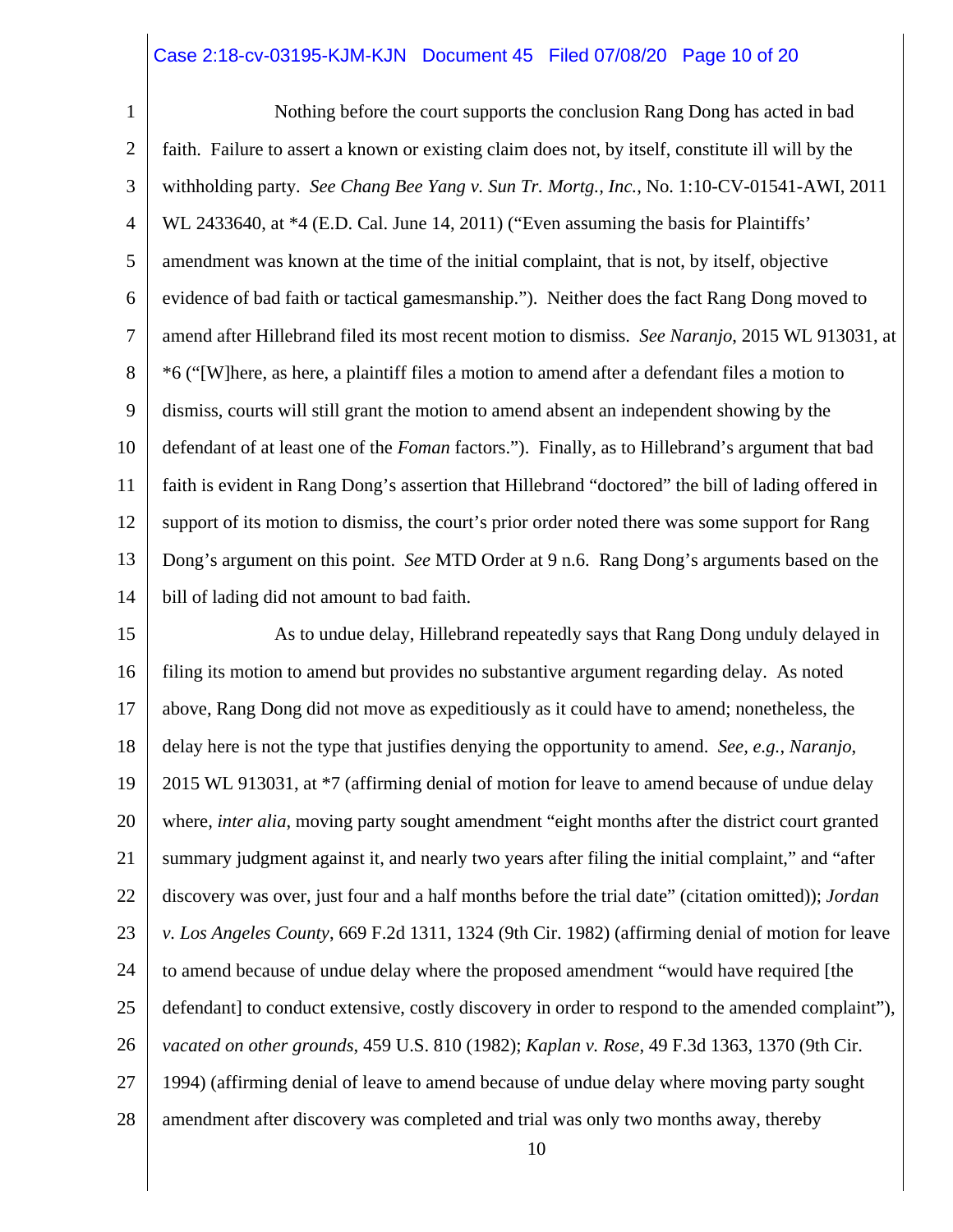# Case 2:18-cv-03195-KJM-KJN Document 45 Filed 07/08/20 Page 11 of 20

| 1              | substantially prejudicing defendant), overruled on other grounds by City of Dearborn Heights Act                                          |
|----------------|-------------------------------------------------------------------------------------------------------------------------------------------|
| $\overline{2}$ | 345 Police & Fire Ret. Sys. v. Align Tech., Inc., 856 F.3d 605 (9th Cir. 2017).                                                           |
| 3              | Here, initial disclosures have yet to be exchanged, discovery is months from                                                              |
| $\overline{4}$ | completion, the court has not made any dispositive rulings and a trial date has yet to be scheduled.                                      |
| 5              | Given the procedural posture of this case, any delay in moving to amend has a minimal impact on                                           |
| 6              | the fair and substantive resolution of the case. Even if there had been undue delay, that factor                                          |
| 7              | alone is insufficient to deny opportunity to amend. Bowles v. Reade, 198 F.3d 752, 758 (9th Cir.                                          |
| 8              | 1999).                                                                                                                                    |
| 9              | Previous Amendment<br>(3)                                                                                                                 |
| 10             | In terms of previous amendment, while Rang Dong has once before amended its                                                               |
| 11             | complaint, it has not "repeated[ly] fail[ed] to cure deficiencies by amendments previously                                                |
| 12             | allowed." Foman v. Davis, 371 U.S. 178, 182 (1962). This factor favors amendment.                                                         |
| 13             | 3.<br>Conclusion                                                                                                                          |
| 14             | For each of the reasons discussed above, Rang Dong has established "good cause"                                                           |
| 15             | to amend the complaint under Rule 16 and established that amendment is proper under Rule                                                  |
| 16             | 15(a). Therefore, Rang Dong's motion to amend is GRANTED.                                                                                 |
| 17             | <b>B.</b><br><b>Motion for Alternative Service</b>                                                                                        |
| 18             | 1.<br><b>Legal Standard</b>                                                                                                               |
| 19             | Federal Rule of Civil Procedure 4(h) governs service of a foreign corporation. A                                                          |
| 20             | foreign corporation may be served "at a place not within any judicial district of the United States,                                      |
| 21             | in any manner prescribed by Rule $4(f)$ for serving an individual " Fed. R. Civ. P. $4(h)(2)$ .                                           |
| 22             | Under Rule 4(f), a foreign party may be served:                                                                                           |
| 23             | (1) by any internationally agreed means of service that is reasonably<br>calculated to give notice, such as those authorized by the Hague |
| 24             | Convention on the Service Abroad of Judicial and Extrajudicial<br>Documents;                                                              |
| 25             | (2) if there is no internationally agreed means, or if an international                                                                   |
| 26             | agreement allows but does not specify other means, by a method that<br>is reasonably calculated to give notice:                           |
| 27             | (A) as prescribed by the foreign country's law for service in                                                                             |
| 28             | that country in an action in its courts of general jurisdiction;                                                                          |
|                | 11                                                                                                                                        |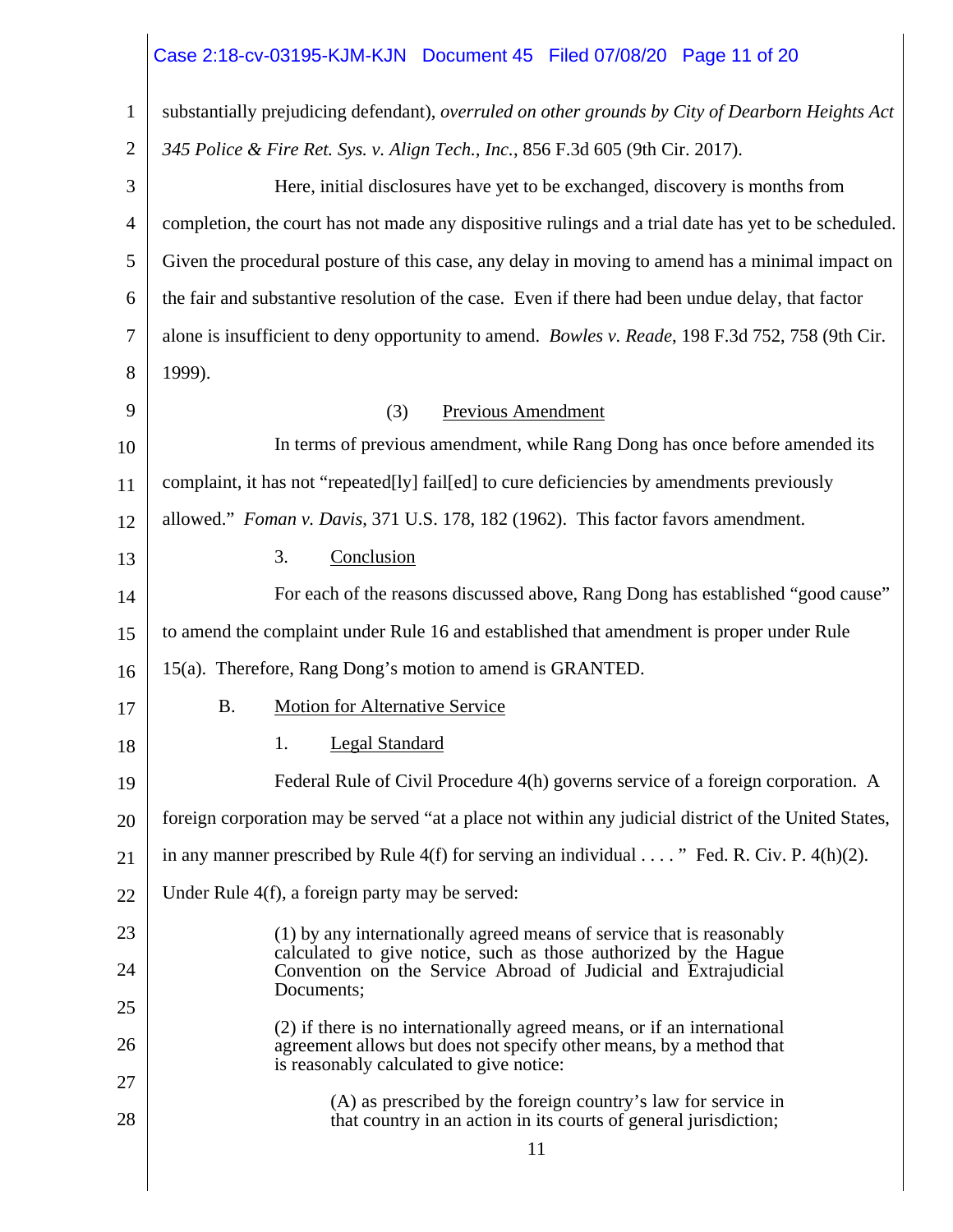|                     | Case 2:18-cv-03195-KJM-KJN  Document 45  Filed 07/08/20  Page 12  of 20                                      |
|---------------------|--------------------------------------------------------------------------------------------------------------|
| 1                   | (B) as the foreign authority directs in response to a letter<br>rogatory or letter of request; or            |
| $\overline{2}$      | (C) unless prohibited by the foreign country's law, by:                                                      |
| 3<br>$\overline{4}$ | (i) delivering a copy of the summons and of the<br>complaint to the individual personally; or                |
| 5                   | (ii) using any form of mail that the clerk addresses and                                                     |
| 6                   | sends to the individual and that requires a signed<br>receipt; or                                            |
| 7                   | (3) by other means not prohibited by international agreement, as the<br>court orders.                        |
| 8                   |                                                                                                              |
| 9                   | Fed. R. Civ. P. 4(f).                                                                                        |
| 10                  | Rule $4(f)$ provides three distinct options for service, with no one contingent upon                         |
| 11                  | exhaustion of another. <i>Rio Props., Inc. v. Rio Int'l Interlink</i> , 284 F.3d 1007, 1015 (9th Cir. 2002). |
| 12                  | Thus, if a party chooses Rule $4(f)(3)$ as its method of service, there are "no qualifiers or                |
| 13                  | limitations which indicate its availability only after attempting service of process by other                |
| 14                  | means." <i>Id.</i> Indeed, allowing "service of process under Rule 4(f)(3) is neither a 'last resort' nor    |
| 15                  | 'extraordinary relief.'" Id. (quoting Forum Fin. Grp., LLC v. President, Fellows of Harvard                  |
| 16                  | Coll., 199 F.R.D. 22, 23 (D. Me. 2001)).                                                                     |
| 17                  | "As [is] obvious from its plain language, service under Rule $4(f)(3)$ must be                               |
| 18                  | (1) directed by the court; and (2) not prohibited by international agreement. No other limitations           |
| 19                  | are evident from the text." Guifu Li v. A Perfect Day Franchise, Inc., 281 F.R.D. 373, 388 (N.D.             |
| 20                  | Cal. 2012) (alteration in original) (quoting Rio Props., 284 F.3d at 1014). "Additionally, any               |
| 21                  | method of service of process 'must also comport with constitutional notions of due process,' i.e.,           |
| 22                  | they must be 'reasonably calculated, under all the circumstances,' to apprise interested parties of          |
| 23                  | the action and provide them with an opportunity to respond." Id. (quoting Rio Props., 284 F.3d)              |
| 24                  | at 1016).                                                                                                    |
| 25                  | 2.<br><b>Analysis</b>                                                                                        |
| 26                  | After two unsuccessful attempts to serve Blue Eagle Consolidation Services, a                                |
| 27                  | German corporation, under the Hague Convention, Rang Dong moves under Federal Rule of Civil                  |
| 28                  | Procedure $4(f)(3)$ for court authorization to serve Blue Eagle through its U.S.-based counsel,              |
|                     | 12                                                                                                           |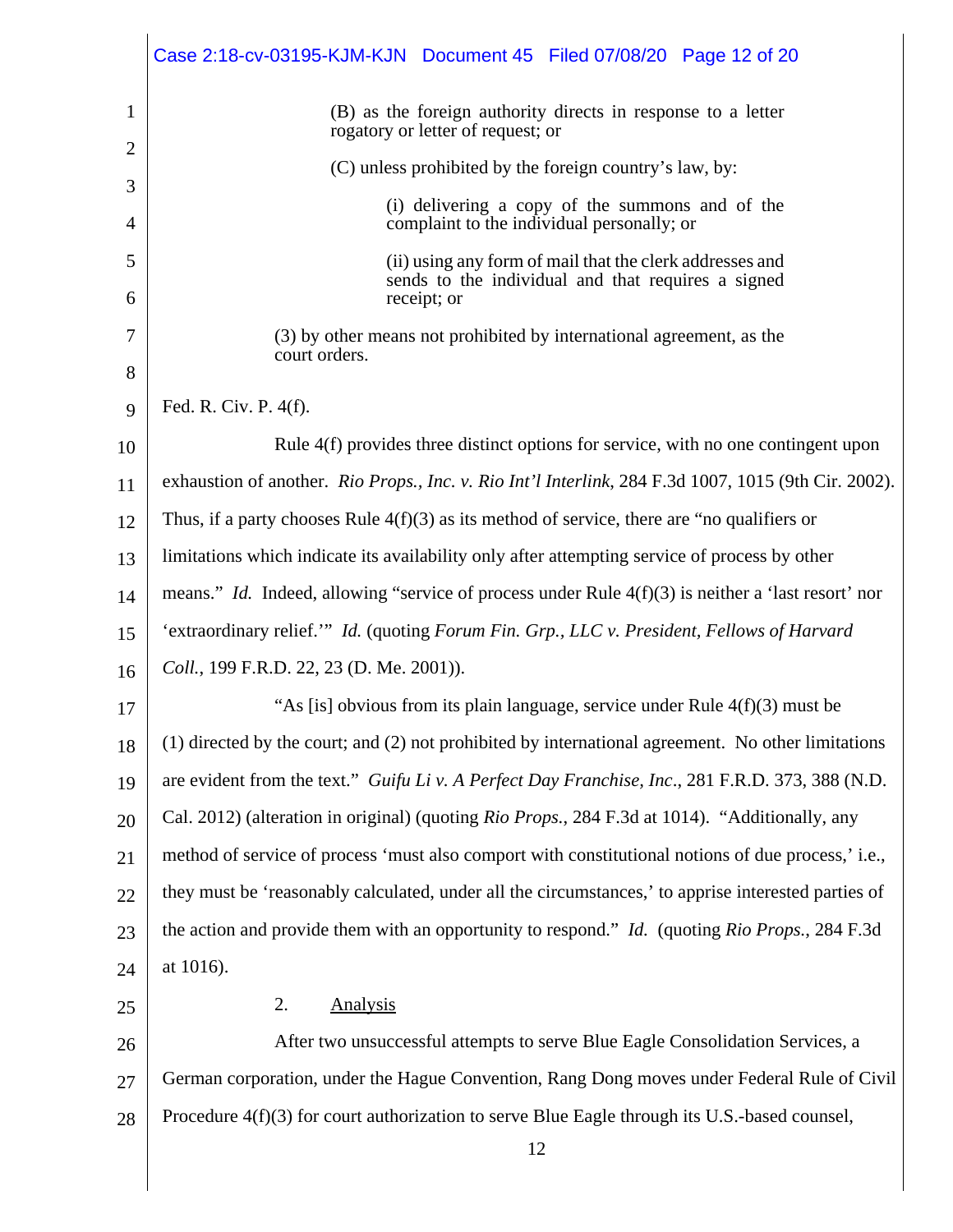#### Case 2:18-cv-03195-KJM-KJN Document 45 Filed 07/08/20 Page 13 of 20

1 2 3 4 5 Messrs. Stroud and Danas. Rang Dong contends this proposed method of service is permissible because (1) it is not prohibited by the Hague Convention; (2) it is reasonably calculated to apprise Blue Eagle of this action; and (3) Blue Eagle's counsel's representation that they are not authorized to accept service on Blue Eagle's behalf is irrelevant to the analysis. Mot. for Service at 5–11.

6 7 8 9 10 11 12 13 14 15 In opposition, Hillebrand argues Rang Dong is now taking a position contrary to the position it adopted in opposing Hillebrand's first motion to dismiss. Opp'n to Mot. for Service at 2–3. There, Rang Dong claimed Hillebrand was not an agent of Blue Eagle, thus potentially exposing Hillebrand to liability as a "carrier" under COGSA; now, however, to obtain the benefit of alternative service, Rang Dong argues Hillebrand is an agent of Blue Eagle, thus permitting service through Hillebrand or its counsel. *Id.* Hillebrand also argues Rule 4(f)(3) is subject to Rule 4(e)(1), which requires compliance with state law for service of summons. *Id.* at 2. Therefore, in order to effectuate service, Hillebrand argues, Rang Dong must comply with California Code of Civil Procedure section 416.10(b) by serving Blue Eagle through an authorized agent. *Id.* 

16 17 18 19 20 21 22 23 24 In reply, Rang Dong notes Hillebrand does not dispute that Messrs. Stroud and Danas represent Blue Eagle, and also argues service of a foreign defendant through U.S.-based counsel is a permissible form of alternative service and that, as Blue Eagle's agent, Hillebrand would inform Blue Eagle of the service of process and the pending action. Reply to Mot. for Service at 1. Rang Dong also argues Hillebrand lacks standing to oppose the motion because it is an unaffected party and its opposition was not filed on Blue Eagle's behalf, *id.* at 2, and reiterates its positions that agency is irrelevant when determining adequacy of service under Rule  $4(f)(3)$ , and Rule  $4(e)(1)$  has no bearing on service under Rule  $4(f)(3)$  because the two rules are mutually exclusive. *Id.* at 3.

25 /////

26 /////

- 27 /////
- 28 /////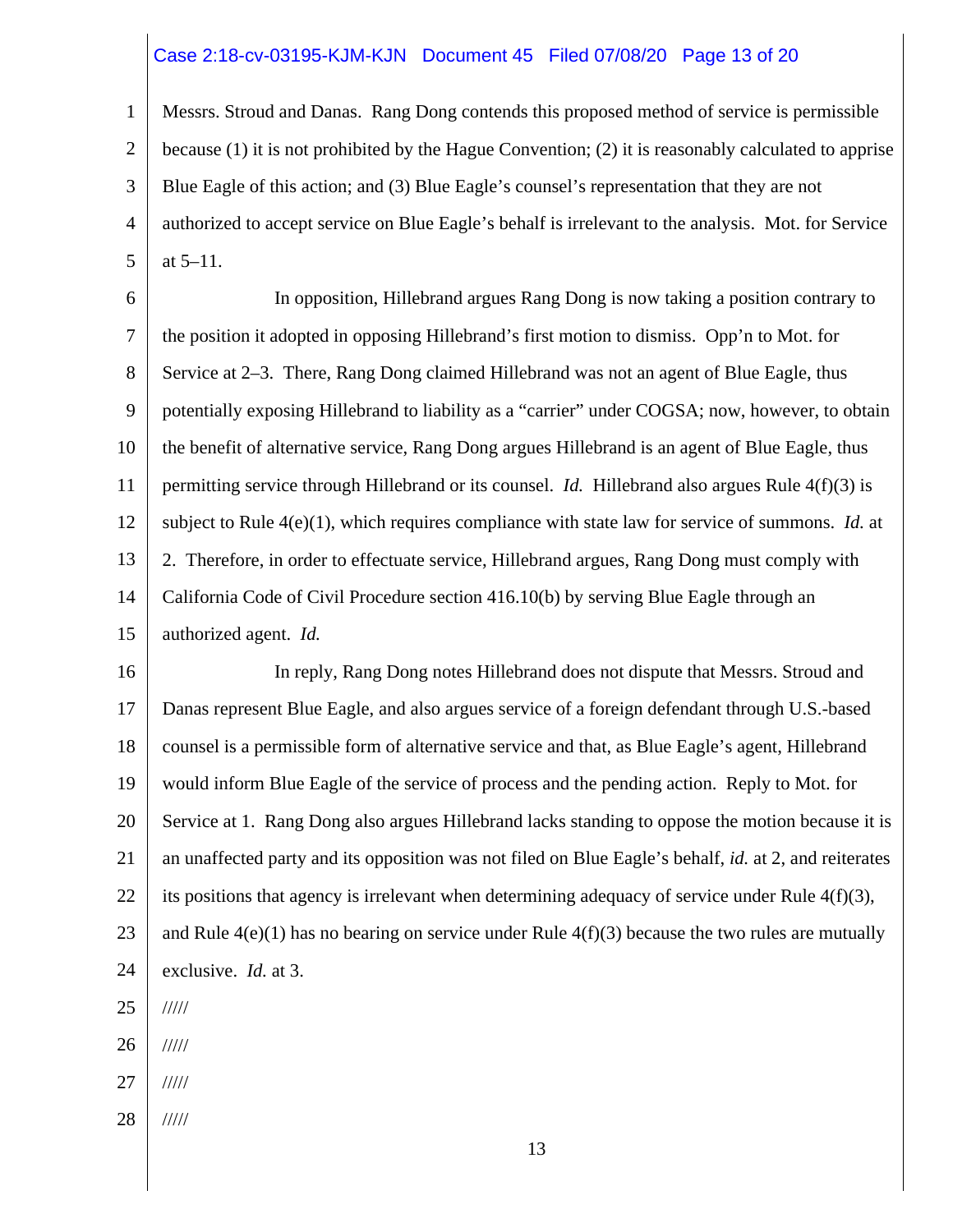|                | Case 2:18-cv-03195-KJM-KJN Document 45 Filed 07/08/20 Page 14 of 20                                     |
|----------------|---------------------------------------------------------------------------------------------------------|
| 1              | Rang Dong's Proposed Method of Service is Not Prohibited by<br>a)                                       |
| $\overline{2}$ | <b>International Agreement</b>                                                                          |
| 3              | As the Ninth Circuit explained in Rio Properties, supra, alternative service under                      |
| $\overline{4}$ | Rule $4(f)(3)$ must be (1) directed by the court and (2) not prohibited by international agreement.     |
| 5              | 284 F.3d at 1014. Because Blue Eagle is a German corporation, and Germany is a signatory to             |
| 6              | the Hague Convention, the Hague Convention is the controlling international agreement for               |
| 7              | service upon a German corporation. Am. GNC Corp. v. GoPro, Inc., No. 18-CV-00968-BAS-                   |
| 8              | BLM, 2018 WL 6262934, at *1 (S.D. Cal. June 4, 2018) ("The United States and Germany are                |
| 9              | parties to the Hague Convention and thus Plaintiff may serve Defendants pursuant to the Hague           |
| 10             | Convention with no court order."); <i>Brockmeyer v. May</i> , 383 F.3d 798, 801 (9th Cir. 2004)         |
| 11             | ("Because service of process was attempted abroad, the validity of that service is controlled by        |
| 12             | the Hague Convention, to the extent that the Convention applies."). Moreover, when attempting           |
| 13             | service through the Hague Convention, service must be processed through the "receiving                  |
| 14             | country's 'Central Authority,' which the Convention requires each signatory nation to establish to      |
| 15             | act as an agent to receive a request for service, arrange for service of documents, and return          |
| 16             | proofs of service." Am. GNC Corp., 2018 WL 6262934, at *1.                                              |
| 17             | Here, Rang Dong twice attempted to serve Blue Eagle under the Hague                                     |
| 18             | Convention. First, on December 13, 2019, Rang Dong, through use of an outside vendor,                   |
| 19             | attempted to effectuate service under the Hague Convention, by way of the Central Authority, at         |
| 20             | the German address listed on the bill of lading for the goods shipped here. Mot. for Service at 1–      |
| 21             | 2; Tran Decl. ¶ 2, ECF No. 26, Ex. A (Dec. 13, 2019 email authorizing service). On March 26,            |
| 22             | 2019, the Central Authority notified Rang Dong that the Authority was unable to complete                |
| 23             | service of process. <i>Id.</i> at 2. On April 1, 2019, after locating an alternative address, Rang Dong |
| 24             | again authorized its outside vendor to serve Blue Eagle under the Hague Convention. Id.; Tran           |
| 25             | Decl. ¶ 4, Ex. C (April 1, 2019 email authorizing service). On July 22, 2019, the Central               |
| 26             | Authority once again notified Rang Dong it was unable to complete service of process. Id.               |
| 27             |                                                                                                         |
| 28             | 14                                                                                                      |
|                |                                                                                                         |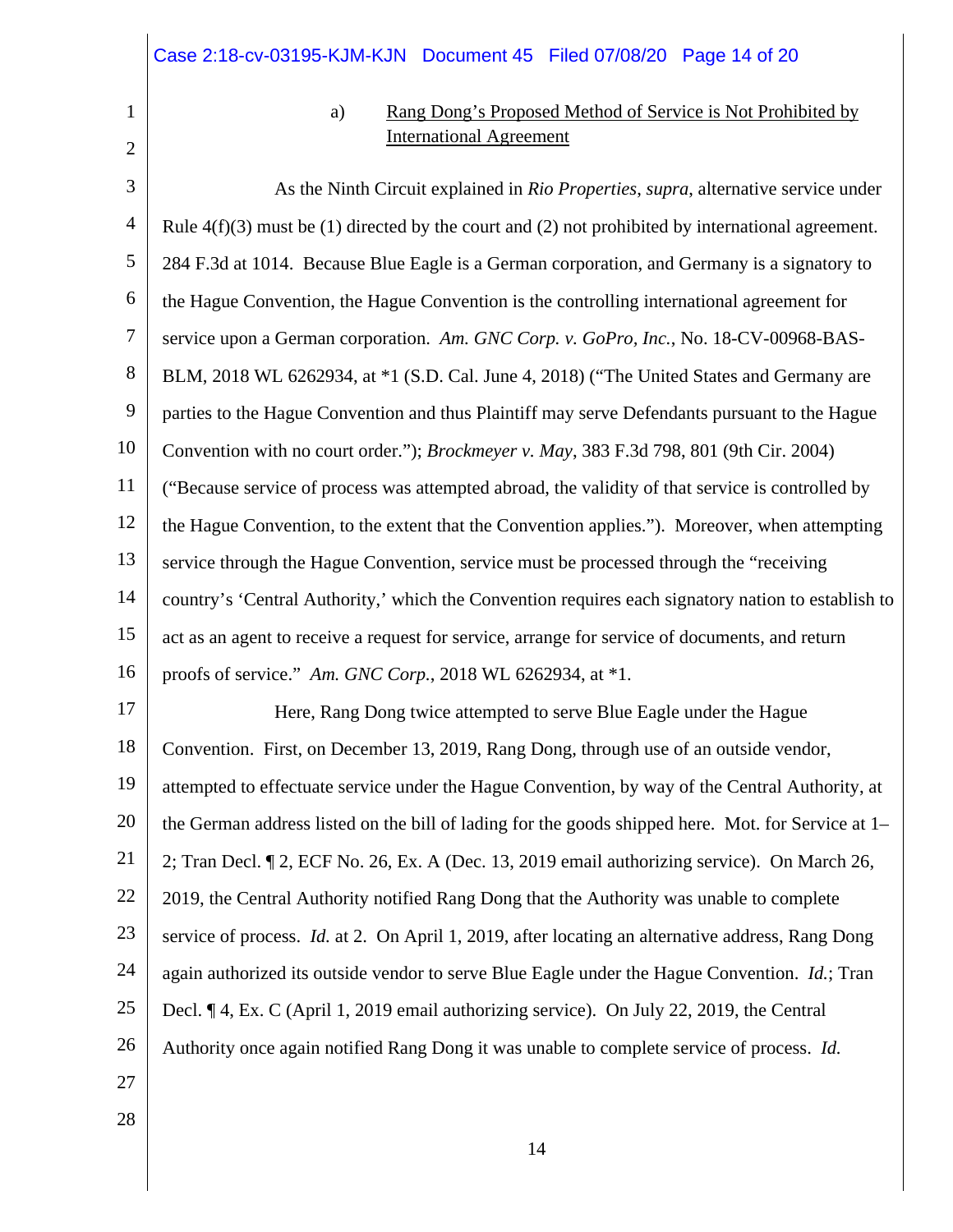## Case 2:18-cv-03195-KJM-KJN Document 45 Filed 07/08/20 Page 15 of 20

| $\mathbf{1}$   | The court is satisfied Rang Dong has diligently attempted to serve Blue Eagle                       |
|----------------|-----------------------------------------------------------------------------------------------------|
| $\overline{2}$ | under the Hague Convention to no avail, even if it need not make such a finding. Cf. U.S.           |
| 3              | Aviation Underwriters, Inc. v. Nabtesco Corp., No. C07-1221RSL, 2007 WL 3012612, at *2              |
| 4              | (W.D. Wash. Oct. 11, 2007) (denying motion for alternative service where plaintiff's only           |
| 5              | contention was that service under Rule $4(f)(3)$ would "be much faster").                           |
| 6              | Importantly at this juncture, the Hague Convention does not prohibit Rang Dong's                    |
| 7              | proposed method of service. In <i>Volkswagenwerk Aktiengesellschaft v. Schlunk</i> , the Supreme    |
| 8              | Court addressed the applicability of the Hague Convention when attempting to serve a foreign        |
| 9              | corporation through domestic channels. 486 U.S. 694 (1988). The Court explained, "[t]he only        |
| 10             | transmittal to which the Convention applies is a transmittal abroad that is required as a necessary |
| 11             | part of service." Id. at 707; CJ E&M Am., Inc. v. iQiyi, Inc., No. CV 18-5771 PA (JEMx), 2018       |
| 12             | WL 6380751, at *3 (C.D. Cal. Aug. 13, 2018) ("[B] ecause the Convention applies only where          |
| 13             | documents for service are 'transmitted abroad,' service effected within the United States does not  |
| 14             | implicate the Convention." (citing Schlunk, 486 U.S. at 707)); Brown v. China Integrated Energy,    |
| 15             | Inc., 285 F.R.D. 560, 564 (C.D. Cal. 2012) ("If valid service occurs in the United States  the      |
| 16             | Convention is not implicated regardless of the location of the party."). Hillebrand does not        |
| 17             | contend otherwise. See generally Opp'n to Mot. for Service. Because Rang Dong now seeks to          |
| 18             | serve Blue Eagle through its U.S.-based counsel, the Hague Convention is inapplicable, and thus     |
| 19             | does not prohibit this proposed method of service.                                                  |
| 20             | Rang Dong's Proposed Method of Service is Reasonably<br>b)                                          |
| 21             | Calculated to Apprise Blue Eagle of this Action                                                     |
| 22             | Alternative service under Rule $4(f)(3)$ must also "comport with constitutional                     |
| 23             | notions of due process," meaning "the method of service crafted by the district court must be       |
| 24             | 'reasonably calculated to apprise interested parties of the pendency of the action and afford       |
| 25             | them an opportunity to present their objections." Rio Props., 284 F.3d at 1016–17 (quoting          |
| 26             | Mullane v. Cent. Hanover Bank & Trust Co., 339 U.S. 306, 314 (1950)). Here, Rang Dong's             |
| 27             | proposed method of service satisfies due process.                                                   |
| 28             |                                                                                                     |

15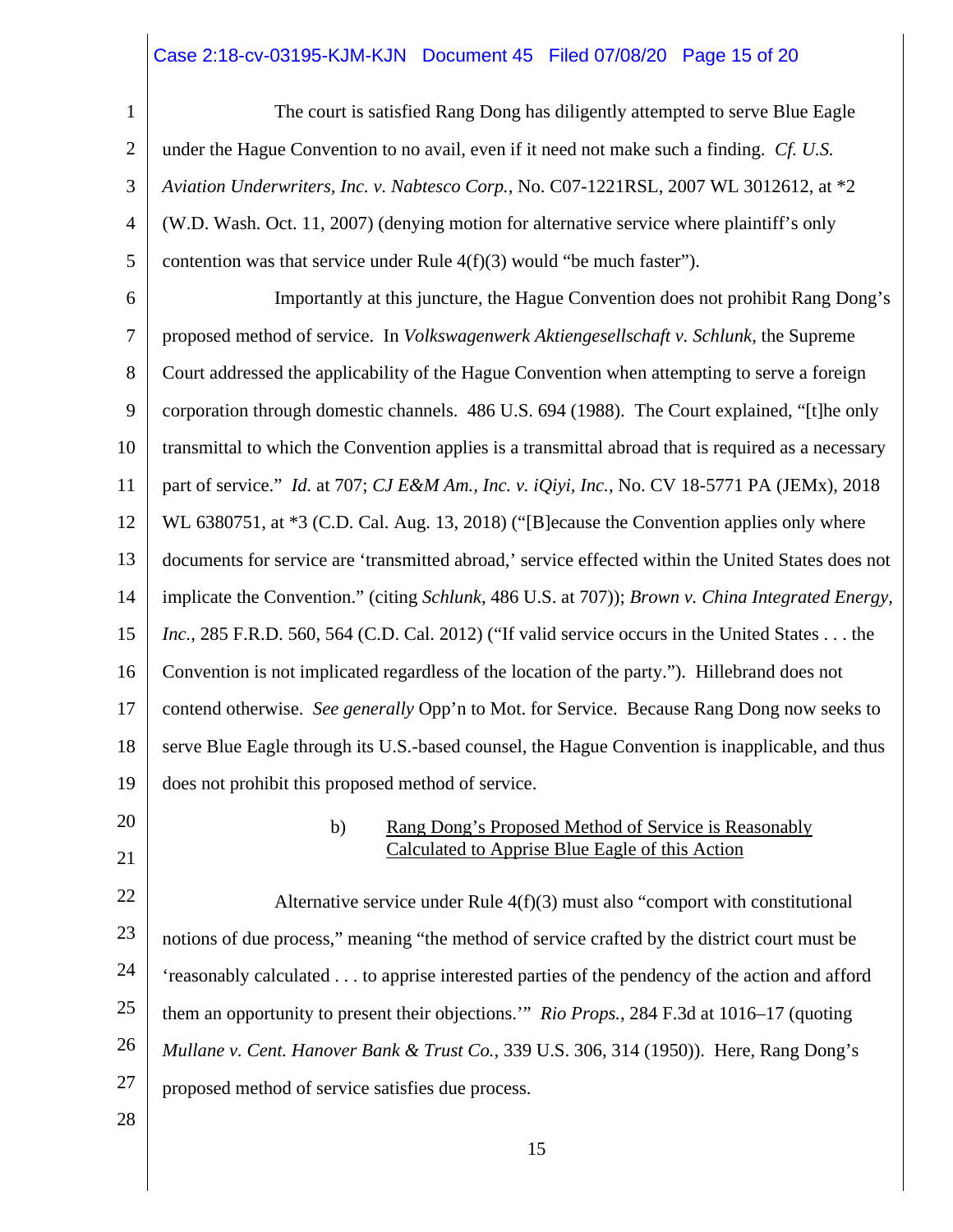#### Case 2:18-cv-03195-KJM-KJN Document 45 Filed 07/08/20 Page 16 of 20

1 2 3 4 5 6 7 8 9 10 11 12 13 14 The facts of *Rio Properties* are sufficiently analogous to those of this case to support this conclusion. In *Rio Properties*, plaintiff, a hotel and casino operator, sued defendant, a foreign internet company, for trademark infringement. 284 F.3d at 1012. Plaintiff first attempted to effectuate service of process at a Miami, Florida address registered to defendant. *Id.* at 1013. That address, however, actually housed defendant's international courier, IEC, which was not authorized to accept service on defendant's behalf but did agree to forward the summons and complaint to defendant's Costa Rican courier. *Id.* After receiving the summons and complaint from IEC, defendant consulted a Los Angeles-based attorney about how to respond. *Id.* When the attorney contacted plaintiff about the suit, plaintiff asked him to accept service on defendant's behalf. *Id.* He declined, but asked plaintiff to notify him when service was completed. *Id.* After exhausting conventional means, and unable to serve defendant in Costa Rica, plaintiff moved for alternative service of process. *Id.* The district court granted the motion, authorizing service by mail to the Los Angeles-based attorney and IEC, and by email to defendant directly. *Id.* 

15 16 17 18 19 20 21 22 23 24 In affirming the district court's authorization of this manner of service, the Ninth Circuit found, as pertinent here, service upon the Los Angeles-based attorney was "appropriate because he had been specifically consulted by [defendant] regarding this lawsuit." *Id.* at 1017. He "knew of [defendant's] legal positions . . . [and] was in contact with [defendant] in Costa Rica." *Id.* The court also blessed service by email, and, weighing the novelty of the proposition, reasoned that "the Constitution does not require any particular means of service of process, only that the method selected be reasonably calculated to provide notice and an opportunity to be heard." *Id.* (citing *Mullane*, 339 U.S. at 314). The court further explained, "this broad constitutional principle unshackles the federal courts from anachronistic methods of service and permits them entry into the technological renaissance." *Id.* 

25 26 27 28 Given the circumstances in *Rio Properties*, and the reasoning underlying the Ninth Circuit's decision, the court's responsibility under Rule  $4(f)(3)$  is to ensure Rang Dong's proposed method of service is reasonably calculated to put Blue Eagle on notice of the suit against it. In acting upon this responsibility, the court is not, as Hillebrand asserts, restrained by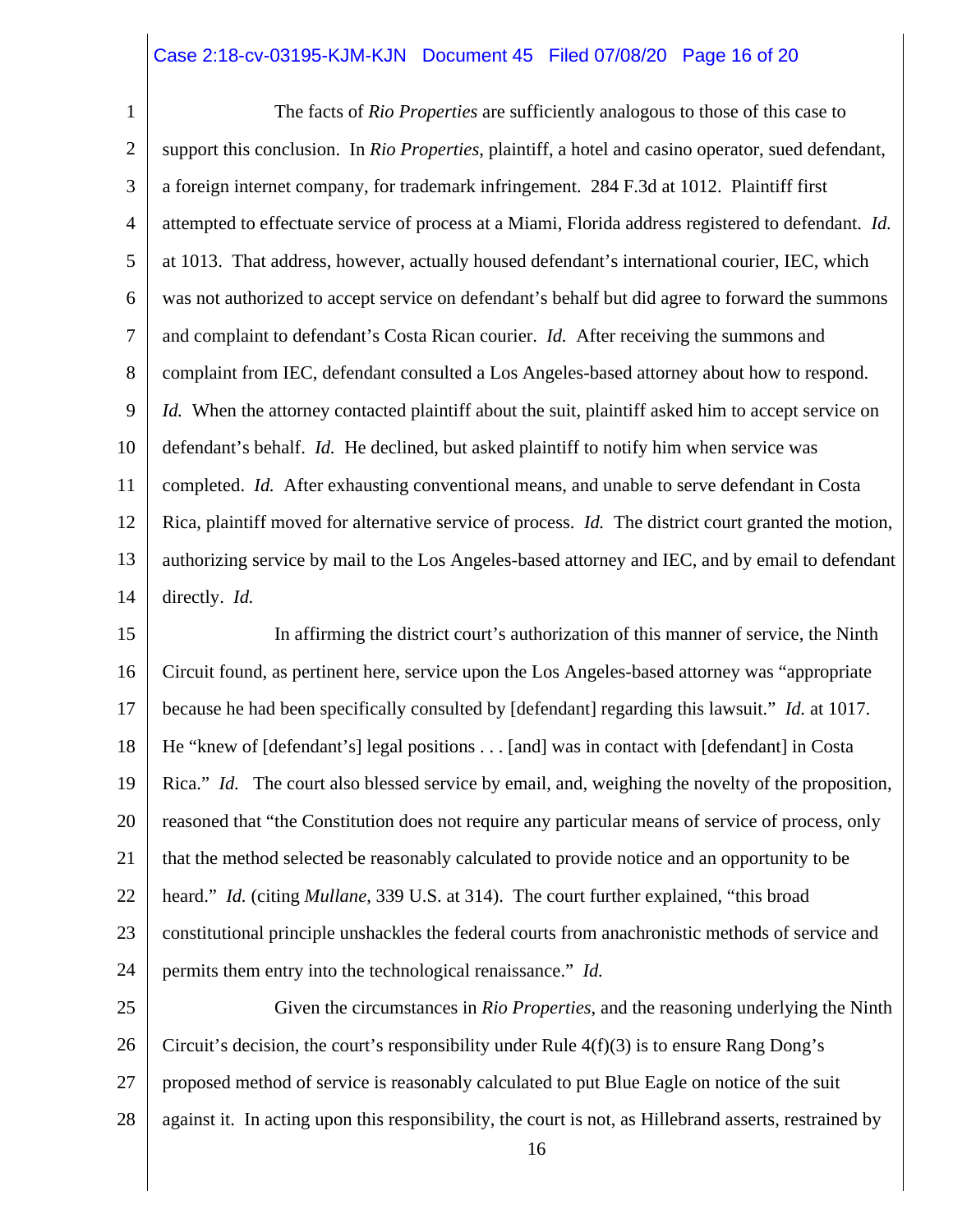### Case 2:18-cv-03195-KJM-KJN Document 45 Filed 07/08/20 Page 17 of 20

| $\mathbf{1}$   | traditional notions of agency because Rule $4(f)(3)$ provides for the exercise of judicial discretion                                     |
|----------------|-------------------------------------------------------------------------------------------------------------------------------------------|
| $\overline{2}$ | that takes account of all available, meaningful contemporary means of service. In Brown v.                                                |
| 3              | China Integrated Energy, Inc., the court considered the foreign defendant's contention that                                               |
| $\overline{4}$ | neither its counsel nor its registered agent were permissible channels of service because neither                                         |
| 5              | had been authorized to accept service on defendant's behalf. 285 F.R.D. at 562. In rejecting this                                         |
| 6              | argument and granting plaintiff's proposed method of service, the court explained:                                                        |
| 7              | Due process does not require that the individuals served on behalf of                                                                     |
| 8              | foreign defendants have represented them or been authorized to<br>accept service on their behalf. Instead, "[t]he reasonableness and      |
| 9              | hence the constitutional validity of any chosen method may be<br>defended on the ground that it is in itself reasonably certain to inform |
| 10             | those affected."                                                                                                                          |
| 11             | <i>Id.</i> at 565 (alteration in original) (quoting <i>Mullane</i> , 339 U.S. at 315). Because of this, "[s]ervice                        |
| 12             | upon a foreign defendant's United States-based counsel is a common form of service ordered                                                |
| 13             | under Rule $4(f)(3)$ ." Richmond Techs., Inc. v. Aumtech Bus. Sols., No. 11-CV-02460-LHK, 2011                                            |
| 14             | WL 2607158, at *13 (N.D. Cal. July 1, 2011); see also Knit With v. Knitting Fever, Inc., No.                                              |
| 15             | CIV.A. 08-4221, 2010 WL 4977944, at *4 (E.D. Pa. Dec. 7, 2010) ("Repeatedly, courts around                                                |
| 16             | the country have found that service upon a foreign defendant through counsel is appropriate 'to                                           |
| 17             | prevent further delays in litigation." (citation omitted)); <i>Latinamerican Theatrical Grp., LLC v.</i>                                  |
| 18             | Swen Int'l Holding, No. CV 13-1270 CAS (RNBx), 2013 WL 3357650, at *1 (C.D. Cal. July 2,                                                  |
| 19             | 2013) (authorizing service of foreign defendant through U.S.-based counsel because he was "in                                             |
| 20             | contact with [defendant] and [was] familiar with [the] case.").                                                                           |
| 21             | Evaluated in light of the core principles of ensuring service reasonably calculated                                                       |
| 22             | to give notice so as to satisfy due process, Hillebrand's contention that Rang Dong's proposed                                            |
| 23             | method of service is impermissible under Rule $4(e)(1)$ lacks merit. Opp'n to Mot. for Service at                                         |
| 24             | 2. Rule $4(e)(1)$ provides permissible means of serving individuals within a judicial district of the                                     |
| 25             | United States. Fed. R. Civ. P. $4(e)(1)$ . Rule $4(e)(1)$ does not, however, limit the reach Rule                                         |
| 26             | $4(f)(3)$ , expressly or impliedly. Hillebrand provides no authority to the contrary.                                                     |
| 27             | Hillebrand's citation to Khachatryan v. Toyota Motor Sales, U.S.A., Inc., 578 F.                                                          |
| 28             | Supp. 2d 1224 (C.D. Cal. 2008), is unavailing. Opp'n to Mot. for Service at 2. Khachatryan<br>17                                          |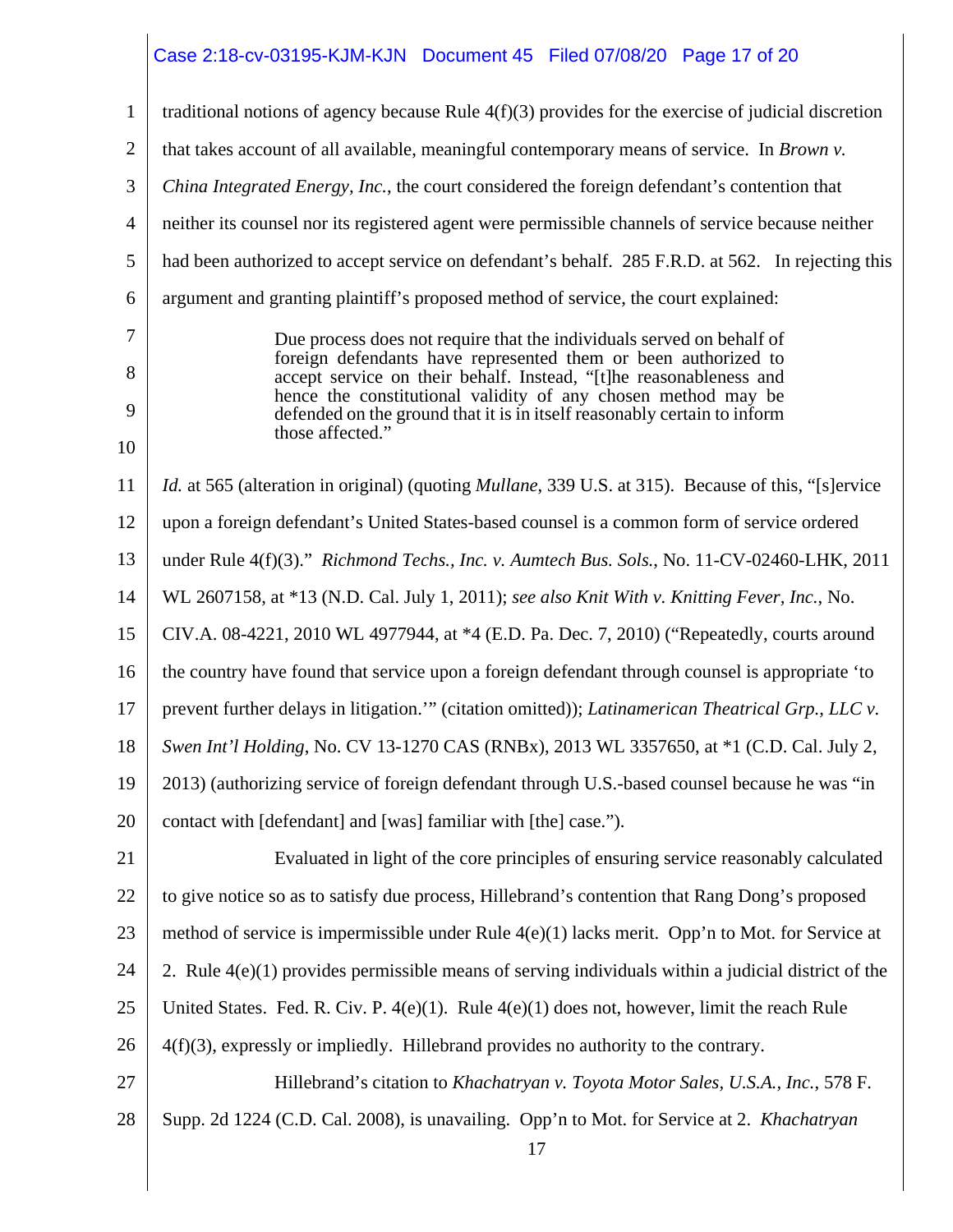### Case 2:18-cv-03195-KJM-KJN Document 45 Filed 07/08/20 Page 18 of 20

| $\mathbf{1}$   | involved service of an international defendant under Rule $4(h)(1)$ , which requires compliance                                                                                                                      |
|----------------|----------------------------------------------------------------------------------------------------------------------------------------------------------------------------------------------------------------------|
| $\overline{2}$ | under Rule $4(e)(1)$ with the rules of the state in which service is attempted. <i>Khachatryan</i> contains                                                                                                          |
| 3              | no discussion of the proposition Hillebrand advances here; in fact, it makes no reference to Rule                                                                                                                    |
| $\overline{4}$ | $4(f)$ at all, or the purported conflict between Rule $4(f)(3)$ and $4(e)(1)$ .                                                                                                                                      |
| 5              | The case of Nuance Commc'ns, Inc. v. Abbyy Software House, 626 F.3d 1222,                                                                                                                                            |
| 6              | 1240 (Fed. Cir. 2010), gives the lie to Hillebrand's argument. In Nuance, the foreign defendant                                                                                                                      |
| 7              | argued plaintiff failed to comply with California law when attempting to serve its U.S.-based                                                                                                                        |
| 8              | subsidiary, located in California. <i>Id.</i> Rejecting this argument, the court explained:                                                                                                                          |
| 9<br>10        | This argument confuses service of process under Rule $4(f)(3)$ , which<br>provides for court-directed service "by any means not prohibited by<br>international agreement," with service under Rule $4(e)(1)$ , which |
| 11             | does not require a court-order and provides for service by "following<br>state law." Under California law, a foreign corporation may be                                                                              |
| 12             | served by serving that corporation's "general manager in [the] state."<br>See Gray v. Mazda Motor of Am., 560 F. Supp. 2d 928, 929-30                                                                                |
| 13             | (C.D.Cal.2008). However, this does not foreclose substituted service<br>on others under Rule 4(f)(3). See Rio Props., 284 F.3d at 1017                                                                               |
| 14             | ("Without hesitation, we conclude that each alternative method of<br>service of process ordered by the district court was constitutionally                                                                           |
| 15             | acceptable.").                                                                                                                                                                                                       |
| 16             | 626 F.3d 1222, 1240. Moreover, the circumstances of Rio Properties appear to foreclose                                                                                                                               |
| 17             | Hillebrand's argument: in authorizing service upon the foreign defendant's California-based                                                                                                                          |
| 18             | counsel, the court made no reference to compliance with California law under Rule $4(e)(1)$ . Rio                                                                                                                    |
| 19             | Props., 284 F.3d at 1014-16; see, e.g., Latinamerican, 2013 WL 3357650, *1-2 (providing no                                                                                                                           |
| 20             | discussion of Rule $4(e)(1)$ .                                                                                                                                                                                       |
| 21             | Finally, the limitation Hillebrand reads into the Rule produces an absurd result. If                                                                                                                                 |
| 22             | Rule $4(f)(3)$ were limited by California's service rules, as required by Rule $4(e)(1)$ , then Blue                                                                                                                 |
| 23             | Eagle would essentially be immune from service because it has no U.S.-based entity or agent                                                                                                                          |
| 24             | authorized to accept service on its behalf and attempts under the Hague Convention have been                                                                                                                         |
| 25             | futile. These circumstances provide the very reason Rule $4(f)(3)$ exists: to allow courts, upon                                                                                                                     |
| 26             | request, to craft a method of service consistent with due process and reasonably calculated to                                                                                                                       |
| 27             | provide notice to the defending party. See Brockmeyer, 383 F.3d at 805 ("The decision whether                                                                                                                        |
| 28             |                                                                                                                                                                                                                      |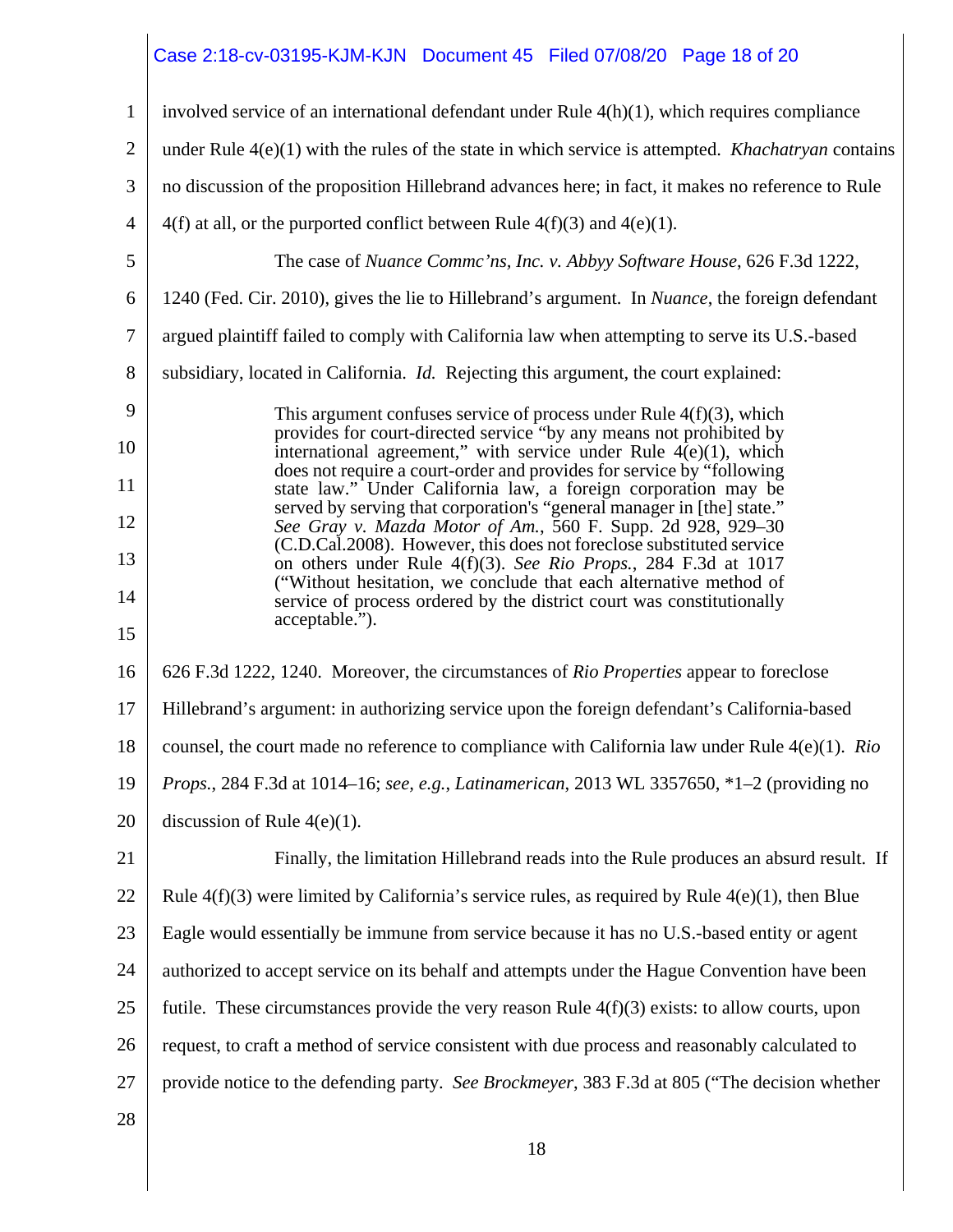#### Case 2:18-cv-03195-KJM-KJN Document 45 Filed 07/08/20 Page 19 of 20

- 1 2 to allow alternative methods of serving process under Rule  $4(f)(3)$  is committed to the 'sound discretion of the district court.'" (quoting *Rio Props.*, 284 F.3d at 1016)).
- 

3 4 5 6 7 8 9 10 11 12 13 14 The service plan Rang Dong proposes here is reasonably calculated to give Blue Eagle notice of the pending suit and opportunity to respond. Although Messrs. Stroud and Danas are not authorized to accept service on Blue Eagle's behalf, Opp'n to Mot. for Service at 1–2, they are nonetheless counsel of record for Blue Eagle and best positioned to facilitate service. In a December 26, 2018 email exchange with Rang Dong's counsel, Mr. Danas stated: "We do represent Blue Eagle. However, at this time we are not authorized to accept service on their behalf." Tran Decl.  $\P$  7, Ex. F. Documents filed with the court also reflect the relationship between counsel and Blue Eagle. The January 3, 2019 stipulation to extend time to respond to the complaint, ECF No. 7, the January 17, 2019 motion to dismiss, ECF No. 9, and the April 5, 2019 joint status report, ECF No. 14, all list Mr. Stroud as the attorney of record for Hillebrand and Blue Eagle. And Mr. Stroud was retained by Blue Eagle and Hillebrand as local counsel in this matter. Tran Decl. ¶ 7, Ex. F.

15 16 17 18 19 20 21 Also, on August 8, 2019, Mr. Danas sent a meet and confer letter discussing a potential motion to dismiss the first amended complaint. Tran Decl. ¶ 9, Ex. H. The letter's opening line states: "As you know, this law firm represents Defendant J.F. Hillebrand USA, Inc. [] and Blue Eagle Consolidation Services in the above-referenced matter." *Id.* The letter is signed by Mr. Danas and copied to Mr. Stroud and his co-counsel. *Id.* Based on this record and the representations made at hearing, Messrs. Stroud and Danas are well-positioned to facilitate service upon Blue Eagle.

22 23 24 25 26 Finally, service on Blue Eagle through Messrs. Stroud and Danas is reasonably calculated to apprise Blue Eagle of this action because counsel are aware of the procedural posture of this action and the substantive issues related to Blue Eagle's status as a named party. Counsel is familiar with the pleadings, *see, e.g.*, ECF Nos. 7, 9, 14, and the history of communication with Rang Dong's counsel, *see* Tran Decl. ¶¶ 6–11.

27 28 Given this conclusion, the court need not reach the merits of Rang Dong's argument that Hillebrand lacks standing to oppose the motion, *see* Reply to Mot. for Service at 2,